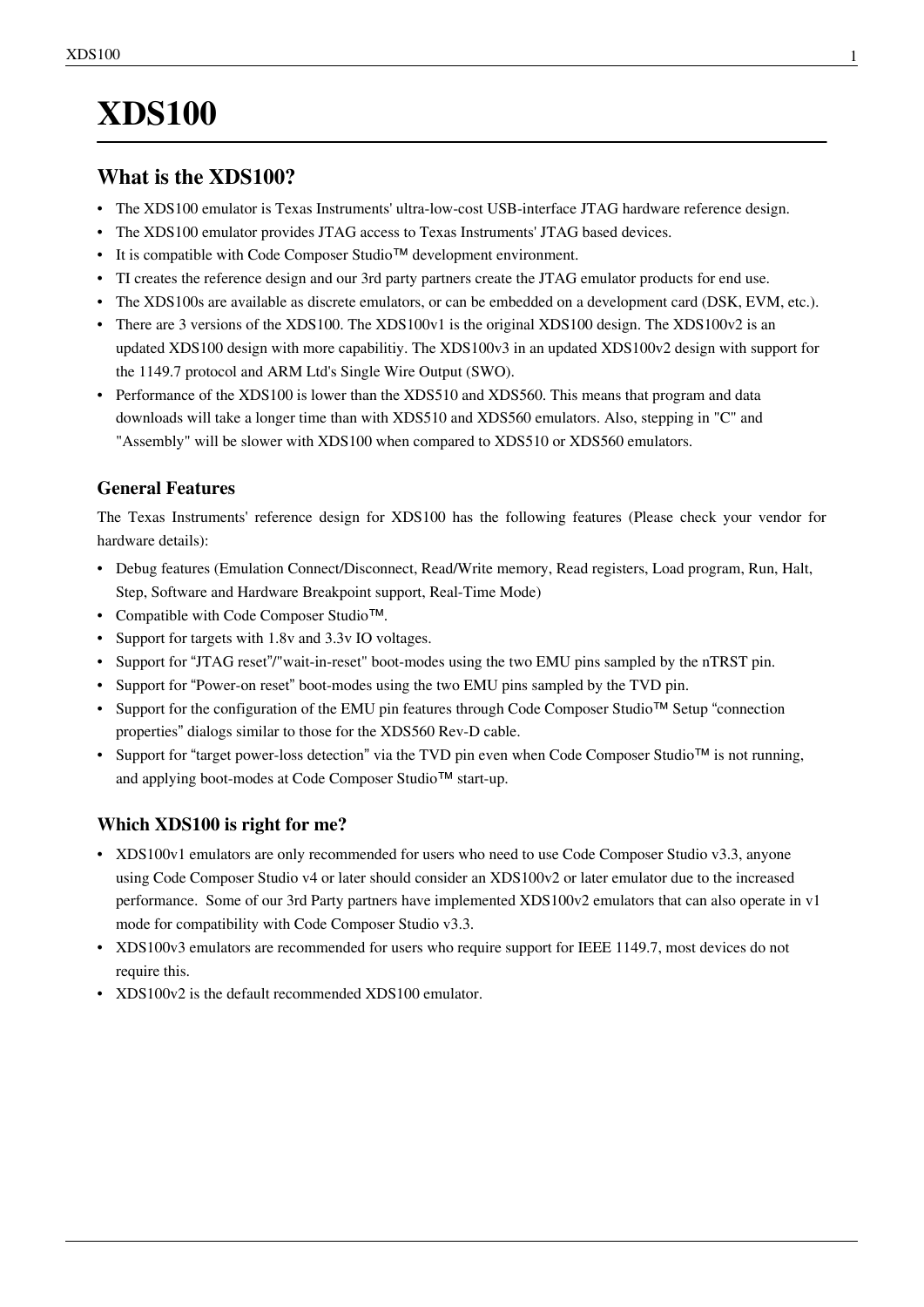# **XDS100v1 Features**

The Texas Instruments' reference design for XDS100v1 has the following features. Please check with your vendor as to whether the all of the below features are supported:

- All of the XDS100 General Features
- Support for USB Full Speed (12 Mbits/s)
- Support for multiple FTDI devices (CCSv4 only)
- Support targets with [14-pin TI JTAG connector u](http://processors.wiki.ti.com/index.php?title=JTAG_Connectors)sed by Texas Instruments embedded processors.
- Support for the following processors cores: TMS320C28x, TMS320C54x, TMS320C55x, TMS320C64x+, TMS320C674x and TMS320C66x.

# **XDS100v2 Features**

The Texas Instruments' reference design for XDS100v2 has the following features. Please check with your vendor as to whether the all of the below features are supported:

- All of the XDS100 General Features
- Support for USB High Speed (480 Mbit/s)
- Support targets with [14-pin TI JTAG connector o](http://processors.wiki.ti.com/index.php?title=JTAG_Connectors)r [20-pin TI JTAG connector a](http://processors.wiki.ti.com/index.php?title=JTAG_Connectors)s used by Texas Instruments embedded processors. (Please check your vendor for hardware details)
- Support for the following processor cores: TMS320C28x, TMS320C54x, TMS320C55x, TMS320C64x+, TMS320C674x, TMS320C66x, ARM 9, ARM Cortex R4, ARM Cortex A8, ARM Cortex A9 and Cortex M3 (requires CCSv4.2.2 or later).
- Supports cable-break detection
- Supports target power loss detection
- Support for multiple FTDI devices
- Adaptive clocking
- LED light to indicate active USB connection
- Support for Code Composer Studio v4 and newer (Does not support Code Composer Studio v3.3)
- Note: As of 4/28/2010, the CPLD update was issued. Please see

[XDS100#Q:\\_How\\_can\\_I\\_update\\_the\\_CPLD\\_on\\_my\\_XDS100v2.3F](http://processors.wiki.ti.com/index.php?title=XDS100%23Q:_How_can_I_update_the_CPLD_on_my_XDS100v2.3F)

# **XDS100v3 Features**

The Texas Instruments' reference design for XDS100v3 has the following features. Please check with your vendor as to whether the all of the below features are supported:

- All of the XDS100 General Features
- IEEE 1149.7 capable emulator with a USB interface.
- Can function as an 1149.7 adapter for use with existing scan controllers.
- Support for ARM Ltd's Single Wire Output (SWO).
- Software compatible with XDS100v2 (except link delay and IEEE 1149.7 modes).
- Physical jumper to select emulator or adapter mode.
- Operates in 1149.7 Class 4, up to 25MHz.
- LED to indicate IEEE 1149.7 Class 4 operation.
- LED to indicate operation in adapter mode.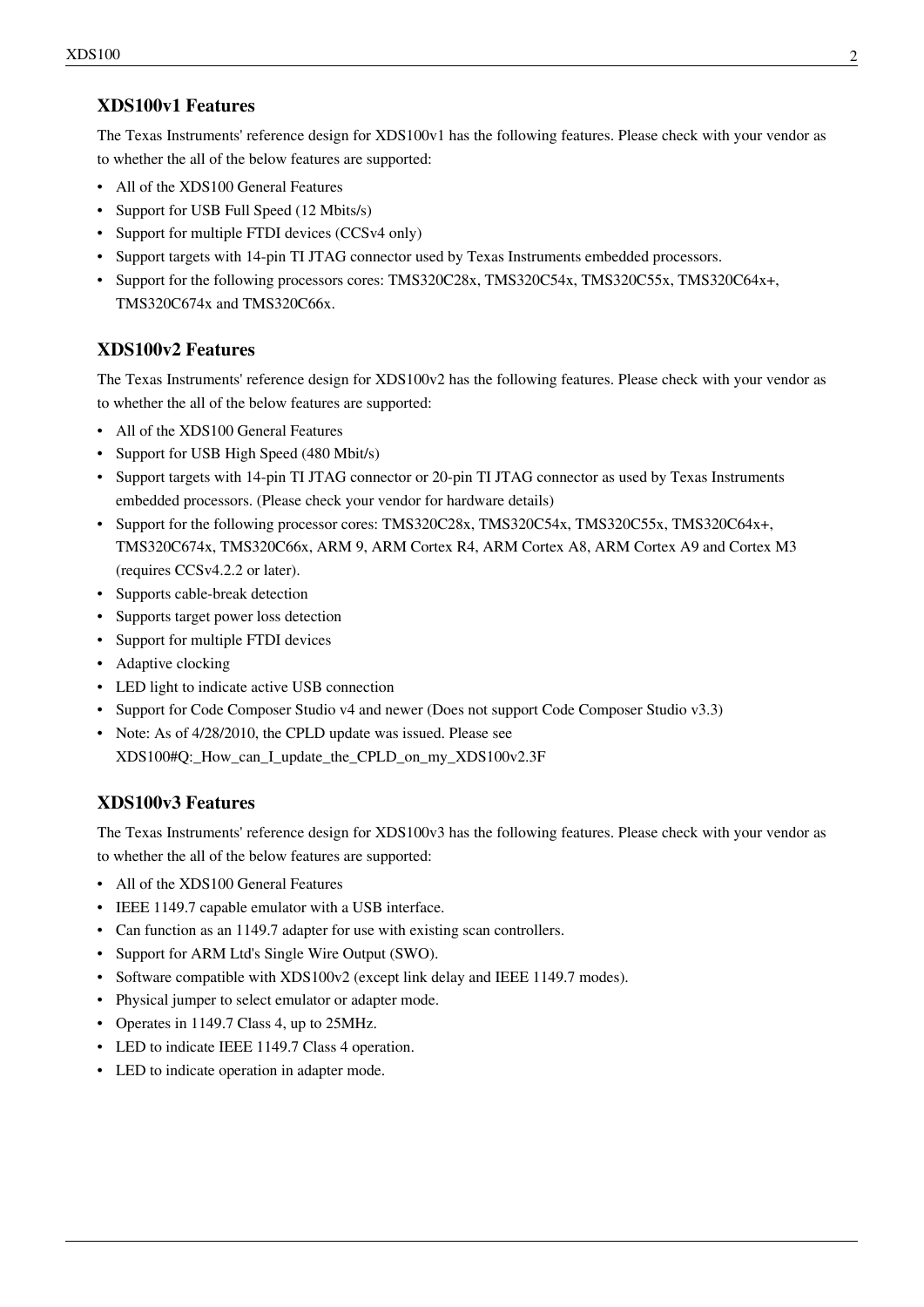### **Features NOT supported**

- It does not support [Real Time Data eXchange \(RTDX\) o](http://processors.wiki.ti.com/index.php?title=Real_Time_Data_eXchange_%28RTDX%29)r [High Speed RTDX \(HSRTDX\)](http://processors.wiki.ti.com/index.php?title=High_Speed_RTDX_%28HSRTDX%29)
- It does not provide hardware support for TCLKR external clocking
- Cores NOT supported: ARM 7, ARM 11, TMS320C24x, TMS320C55x+, TMS320C670x, TMS320C671x, TMS320C672x, TMS320C64x (note that TMS320C64x+ is supported) and other cores not listed as supported.
- It cannot read the value of the EMU0/1 pins, so long profiling operations that use the EMU0/1 pins to handle counter overflows will not be possible.
- JTAG Clock (TCLK) frequency other than default JTAG frequency (1Mhz)

# **XDS100 Installation Instructions**

#### **Installation for Code Composer Studio v5.1.x**

| <b>Processor Family</b> | <b>XDS100 Hardware</b> | <b>Code Composer Studio Release/Version</b> | <b>Notes</b>                              |
|-------------------------|------------------------|---------------------------------------------|-------------------------------------------|
|                         | <b>Version</b>         |                                             |                                           |
| <b>TMS320C28xx</b>      | v1, v2, v3             | Code Composer Studio v5 page [1] and        | Additional SW patch required for XDS100v3 |
|                         |                        | newer                                       | support                                   |
| <b>TMS320C54xx</b>      | v1, v2, v3             | - as above -                                | - as above -                              |
| <b>TMS320C55xx</b>      | v1, v2, v3             | - as above -                                | - as above -                              |
| TMS320C674x             | v1, v2, v3             | - as above -                                | - as above -                              |
| TMS320C64x+             | v1, v2, v3             | - as above -                                | - as above -                              |
| <b>TMS320C66x</b>       | v1, v2, v3             | - as above -                                | - as above -                              |
| ARM9                    | v2, v3                 | - as above -                                | - as above -                              |
| <b>ARM Cortex A9</b>    | v2, v3                 | - as above -                                | - as above -                              |
| <b>ARM Cortex A8</b>    | v2, v3                 | - as above -                                | - as above -                              |
| <b>ARM Cortex</b>       | v2, v3                 | - as above -                                | - as above -                              |
| M3/M4                   |                        |                                             |                                           |
| <b>ARM Cortex R4</b>    | $v_2, v_3$             | - as above -                                | - as above -                              |

**Code Composer Studio v5.1.x Support** (XDS100v1, XDS100v2 and XDS100v3 hardware)

A. Install Code Composer Studio 5.1.x (XDS100v1 and XDS100v2 support is included) as per the table above **before**  connecting XDS100 USB hardware.

- B. Install the EmuPack with XDS100v3 support (*to be released soon*).
- C. Connect the XDS100 hardware
- 1. Make sure the Code Composer Studio 5.1.x and EmuPack with XDS100v3 support is installed FIRST **before** plugging in the XDS100 HW to the PC.
- 2. Connect USB cable from the PC to the XDS100 hardware. Connect the JTAG to the target board (be careful to plug it in correctly: pin 1 should go to pin 1. Red strip usually indicates the side of pin 1)
- 3. You will notice small popups to inform user that USB hardware is recognized and installed correctly. No input are required.
- D. Setup Code Composer Studio v5.1.x
- 1. Start Code Composer Studio and create a new target configuration. See Quick Tips#Target Setup.C2.A0
- 2. Select XDS100 as connection type (either XDS100 v1, XDS100 v2 or XDS100v3)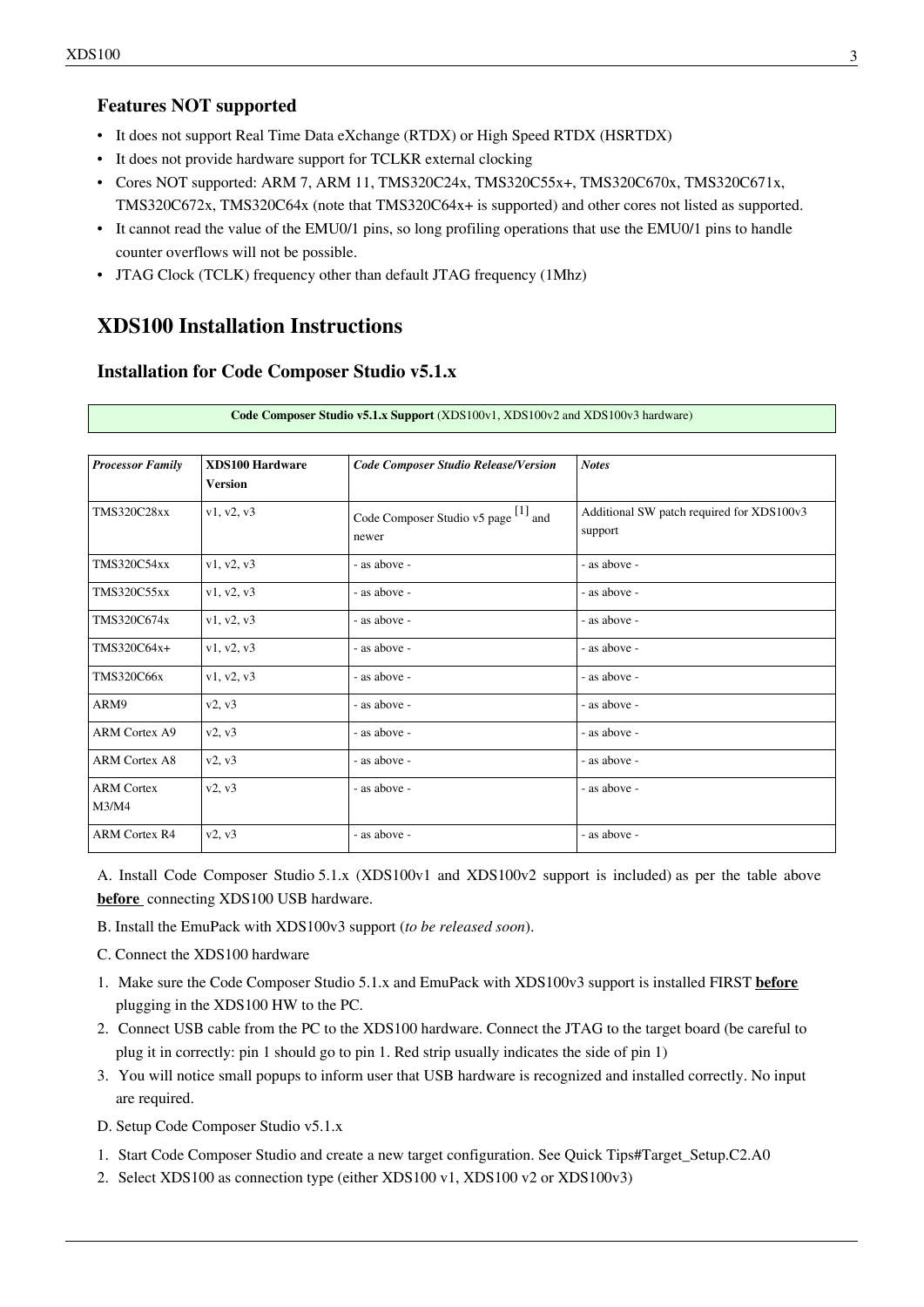3. Select device.

#### **Installation for Code Composer Studio v4.x**

| Code Composer Studio v4.x Support (XDS100v1 and XDS100v2 hardware) |
|--------------------------------------------------------------------|
|--------------------------------------------------------------------|

| <b>Processor Family</b> | <b>XDS100 Hardware Version</b> | <b>Code Composer Studio Release/Version</b> | <b>Notes</b>                                 |
|-------------------------|--------------------------------|---------------------------------------------|----------------------------------------------|
| <b>TMS320C28xx</b>      | v1, v2                         | Code Composer Studio v4.1 and newer         | No additional SW required for XDS100 support |
| <b>TMS320C54xx</b>      | v1, v2                         | - as above -                                |                                              |
| <b>TMS320C55xx</b>      | v1, v2                         | - as above -                                |                                              |
| TMS320C674x             | v1, v2                         | - as above -                                |                                              |
| TMS320C64x+             | v1, v2                         | - as above -                                |                                              |
| <b>TMS320C66x</b>       | v1, v2                         | - Code Composer Studio 4.2.2 and newer -    |                                              |
| ARM9                    | v2                             | - as above -                                |                                              |
| <b>ARM Cortex A9</b>    | v2                             | Code Composer Studio v4.2 and newer         |                                              |
| <b>ARM Cortex A8</b>    | v2                             | - as above -                                |                                              |
| <b>ARM Cortex M3</b>    | v2                             | - as above -                                |                                              |
| <b>ARM Cortex R4</b>    | v2                             | - as above -                                |                                              |

A. Install Code Composer Studio 4.x (XDS100 SW support is included) as per the table above **before**  connecting XDS100 USB hardware.

- B. Connect the XDS100 hardware
- 1. Make sure the Code Composer Studio 4.x is installed FIRST **before** plugging in the XDS100 HW to the PC.
- 2. Connect USB cable from the PC to the XDS100 hardware. Connect the JTAG to the target board (be careful to plug it in correctly: pin 1 should go to pin 1. Red strip usually indicates the side of pin 1)
- 3. You will notice small popups to inform user that USB hardware is recognized and installed correctly. No input are required.
- C. Setup Code Composer Studio v4.x
- 1. Start Code Composer Studio and create a new target configuration. See [Quick Tips#Target\\_Setup.C2.A0](http://processors.wiki.ti.com/index.php?title=Quick_Tips%23Target_Setup.C2.A0)
- 2. Select XDS100 as connection type (either XDS100 v1 or XDS100 v2)
- 3. Select device.

## **Installation for Code Composer Studio v3.3 (XDS100v1 Hardware Only)**

**Code Composer Studio v3.3 Support** (XDS100v1 HW only)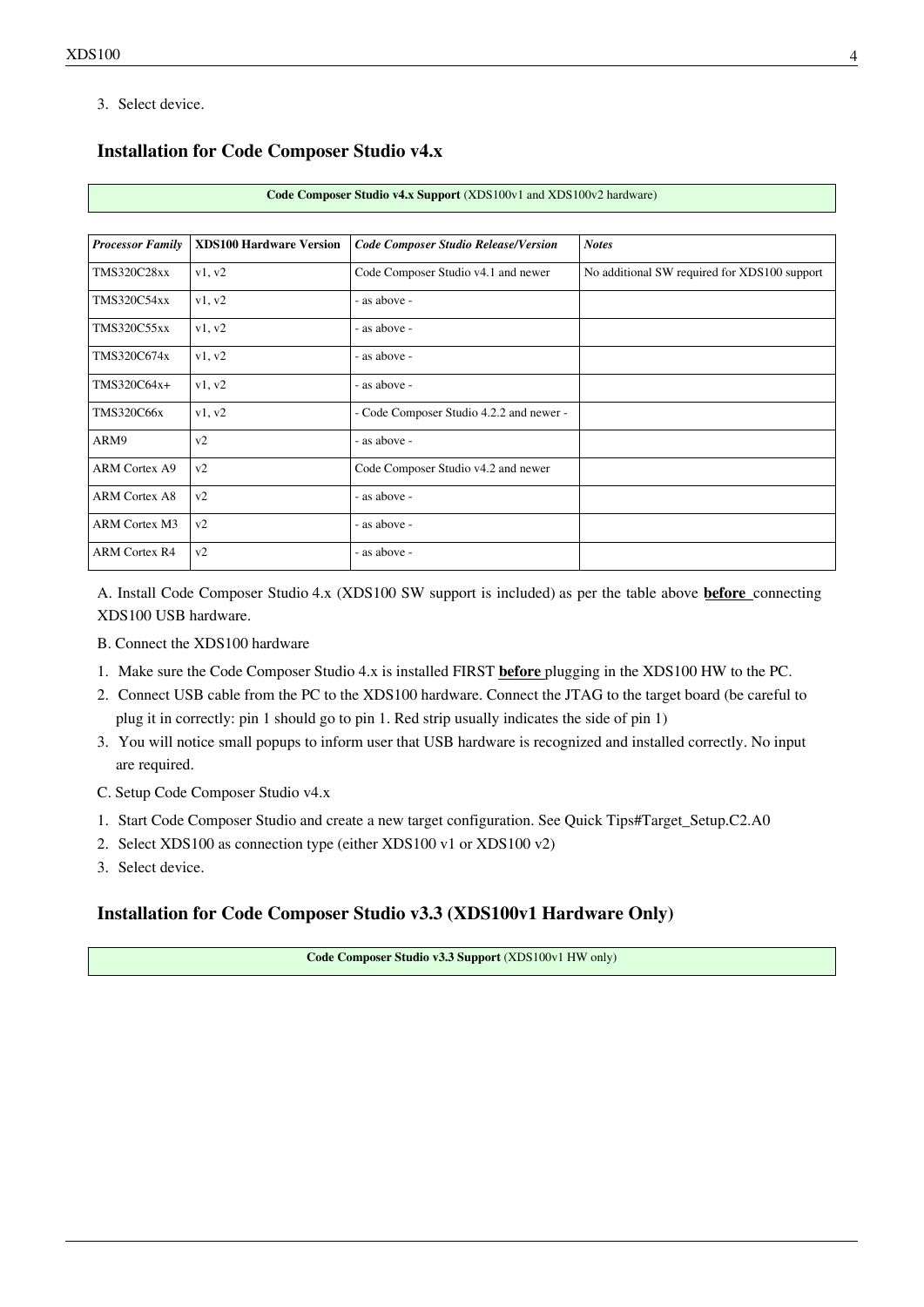| <b>Processor</b><br>Family | <b>XDS100 Hardware</b><br>Version | <b>Code Composer Studio Release/Version</b>                                                      | <b>Notes</b>                                                          |
|----------------------------|-----------------------------------|--------------------------------------------------------------------------------------------------|-----------------------------------------------------------------------|
| <b>TMS320C28xx</b>         | v <sub>1</sub>                    | CCS v3.3 Platinum Edition (TI part #: TMDSCCSALL-1)                                              | Included with CCS Service Release 12 and<br>newer.                    |
| <b>TMS320C28xx</b>         | v1                                | CCS v3.3 for C2000 Full Version (version #3.3.78.2) (TI<br>part #: TMDSCCS2000-1) <sup>[2]</sup> | XDS100 SW required. Download here <sup>[3]</sup> .                    |
| <b>TMS320C28xx</b>         | v <sub>1</sub>                    | CCS v3.3 for C2000 DSK Version (version<br>#3.3.81.28, 3.3.83.16 or newer)                       | XDS100 SW included in CCS Installation.<br>No additional SW required. |
| TMS320C674x                | v <sub>1</sub>                    | CCS v3.3 Platinum Edition (TI part #: TMDSCCSALL-1)                                              | Included with CCS Service Release 12 and<br>newer.                    |

**Note**: Code Composer Studio v3.3 ONLY supports XDS100v1 hardware emulator. XDS100v2 hardware is NOT supported on Code Composer Studio v3.3.

**Note**: Blackhawk has a model D version of XDS100v2 which can be configured to work as a v1 or v2 product. They provide a utility to re-program the device to act as a xds100v1, so the same product can be used with both CCS3.3 and CCS4. The firmware update utilities can be found on their Blackhawk XDS100 Support Page. [\[4\]](http://www.blackhawk-dsp.com/support/xds100)

A. Install Code Composer Studio and XDS100 Software before connecting XDS100 USB hardware.

- 1. Install the Code Composer Studio version, service release and/or XDS100 SW as detailed in the table below prior to connecting the XDS100 SW.
- B. Connect the XDS100 hardware
- 1. Make sure the XDS100 Software is installed FIRST per the table above **before** plugging in the XDS100 HW to the PC.
- 2. Connect USB cable from the PC to the XDS100 hardware. Connect the JTAG to the target board (be careful to plug it in correctly: pin 1 should go to pin 1. Red strip usually indicates the side of pin 1)
- 3. You will notice small popups to inform user that USB hardware is recognized and installed correctly. No input are required.
- C. Setup Code Composer Studio v3.3
- 1. Select CC Setup icon from the desktop.
- 2. From the filters panel, select the platform "xds100usb emulator". This will give you a list of predefined configurations. Select the one appropriate for your device
- 3. Save your configuration and exit CC Setup
- 4. Start Code Composer Studio
- 5. In Code Composer Studio, go Debug-->Connect. Note: "connect to target" may take long time (>5 seconds) for the first time XDS100 USB is connected to target. It is not the case with subsequent "connect" operations.

#### **What are the known issues?**

- While loading a large program or program section, the file load status bar may appear frozen when it is not frozen. The status bar is showing section load start and completion.
- When a second FTDI device is plugged in (ex: FT232RL), and it receives a lower chain number, the XDS100 SW will address it instead of the FT2232 used by the XDS100. Solution: only plug the XDS100 HW into the PC. This has been fixed with [Code Composer Studio v4 s](http://processors.wiki.ti.com/index.php?title=Code_Composer_Studio_v4)upport for the XDS100v2.
- XDS100 SW Driver does not install properly under Windows Vista 64 bit using CCSv3.3
- If "Option" under CCSv3.3 "connect to target at CCS startup" is enabled and c674x target board is connected, then the following error is reported when you try to "Disconnect" for the 1st time. It works fine on 2nd attempt to disconnect. Note, this has been fixed for CCS v4.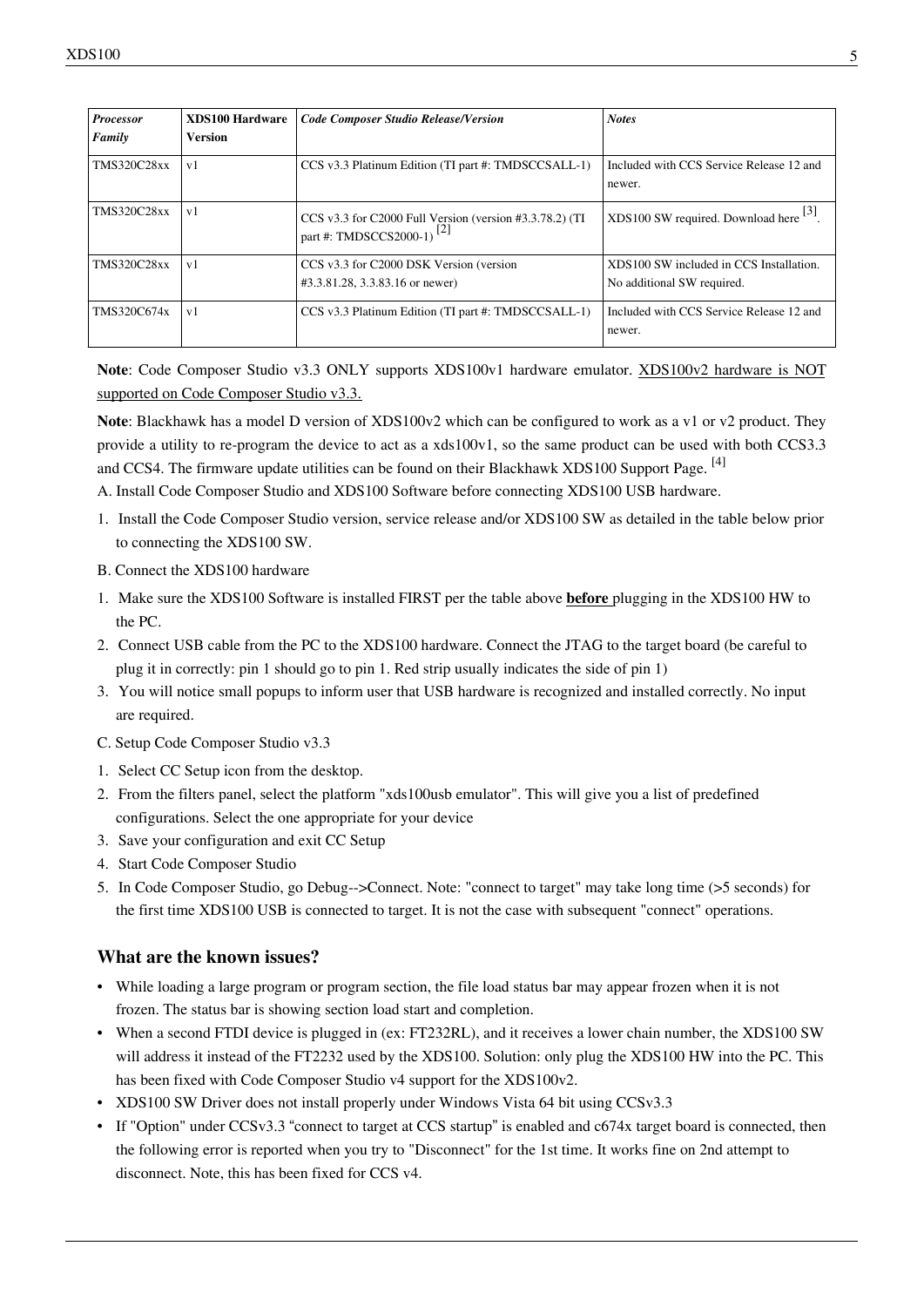```
Error: 
Error 0xA0002020/-150 
Error during: Execution, Control, 
This error was generated by TI's USCIF driver.
SC_ERR_POD_FAIL <-150>
This utility failed to operate the adapter for a custom emulator. 
The adapter returned an error for unknown reasons.
```
- When selecting OMAPL137 configuration in CCS 4.0.2, the GEL files cause the connection to be hung. Remove the GEL file from the target configuration.
- ETB for OMAPL137/8 is not working. Error of "ETB definitions cannot be loaded. Device not supported." is reported. ETB11 for OMAPL137/138 is not supported at this time.
- When installating XDS100v2 patch via update manager, CCS says that the feature is not digitally signed. Continue installation.
- Target power loss detection is not working in CCS v4.1/v4.1.x. This has been fixed in CCS v4.2.
- Adaptive clocking use with OMAPL138/ARM9 cores connection reliability varies by card. This results in connection errors. A fix has been identified by upgrading the CPLD on XDS100v2 designs. Please see [XDS100#Q:\\_How\\_can\\_I\\_update\\_the\\_CPLD\\_on\\_my\\_XDS100v2.3F](http://processors.wiki.ti.com/index.php?title=XDS100%23Q:_How_can_I_update_the_CPLD_on_my_XDS100v2.3F)

### **Troubleshooting**

- Check whether the installation process was followed.
- Please check the FAQ questions below. ([Troubleshooting FAQ](http://processors.wiki.ti.com/index.php?title=XDS100%23Troubleshooting_FAQ))
- **Please check the section regarding [Troubleshooting CCS](http://processors.wiki.ti.com/index.php?title=Troubleshooting_CCS).**
- Check your Windows System Devices. When properly installed, the XDS100 should look like the below image. If the XDS100 does not show up in the Windows device manager, then it is likely that the XDS100 was not programmed properly (contact manufacturer) or that there is a conflict with another FTDI based USB device (see FAQ below for details).
- Check USB cable
- Power cycle your target
- You may want to check the [VID/PID EEPROM was programed correctly](http://processors.wiki.ti.com/index.php?title=XDS100%23Q:_How_can_I_check_if_the_VID.2FPID_for_the_EEPROM_are_programmed_correctly.3F)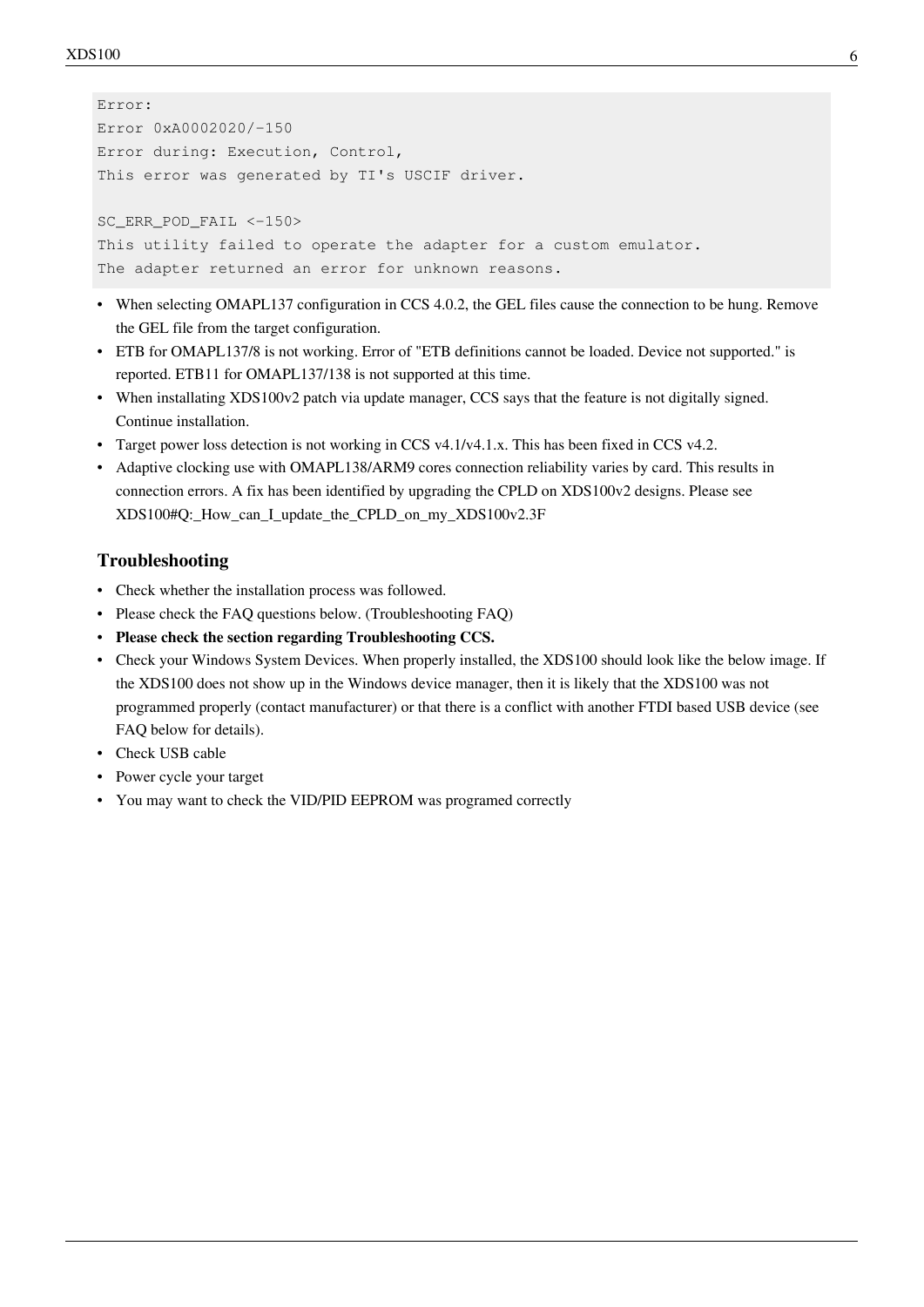

# **Roadmap**

- SW Update for improved performance.
- Lower cost design.

# **Where to get an XDS100 / Where to buy an XDS100**

# **XDS100v3**

• Spectrum Digital, Inc., offers an XDS100v3 USB CJTAG/JTAG Emulator here [\[5\]](http://www.spectrumdigital.com/product_info.php?&products_id=251)

# **XDS100v2**

- Ashling's Opella-XDS100v2 is now available. Check it out here  $[6]$  and buy here  $[7]$
- Blackhawk has one available  $[8]$  (and our latest model supports both CCS v3.3 and v4., so no more deciding which model to buy)
- Embest has one here [\[9\]](http://www.timll.com/chinese/product/XDS100.asp)
- Spectrum Digital, Inc., offers an XDS100v2 USB JTAG Emulator here  $^{[10]}$  $^{[10]}$  $^{[10]}$
- TI Estore has a [14 pin TI](http://processors.wiki.ti.com/index.php?title=JTAG_Connectors%23TI_14-pin_Header_Information) or a [20 pin compact TI](http://processors.wiki.ti.com/index.php?title=JTAG_Connectors%23TI_20-pin_Header_Information) version available  $[11]$ .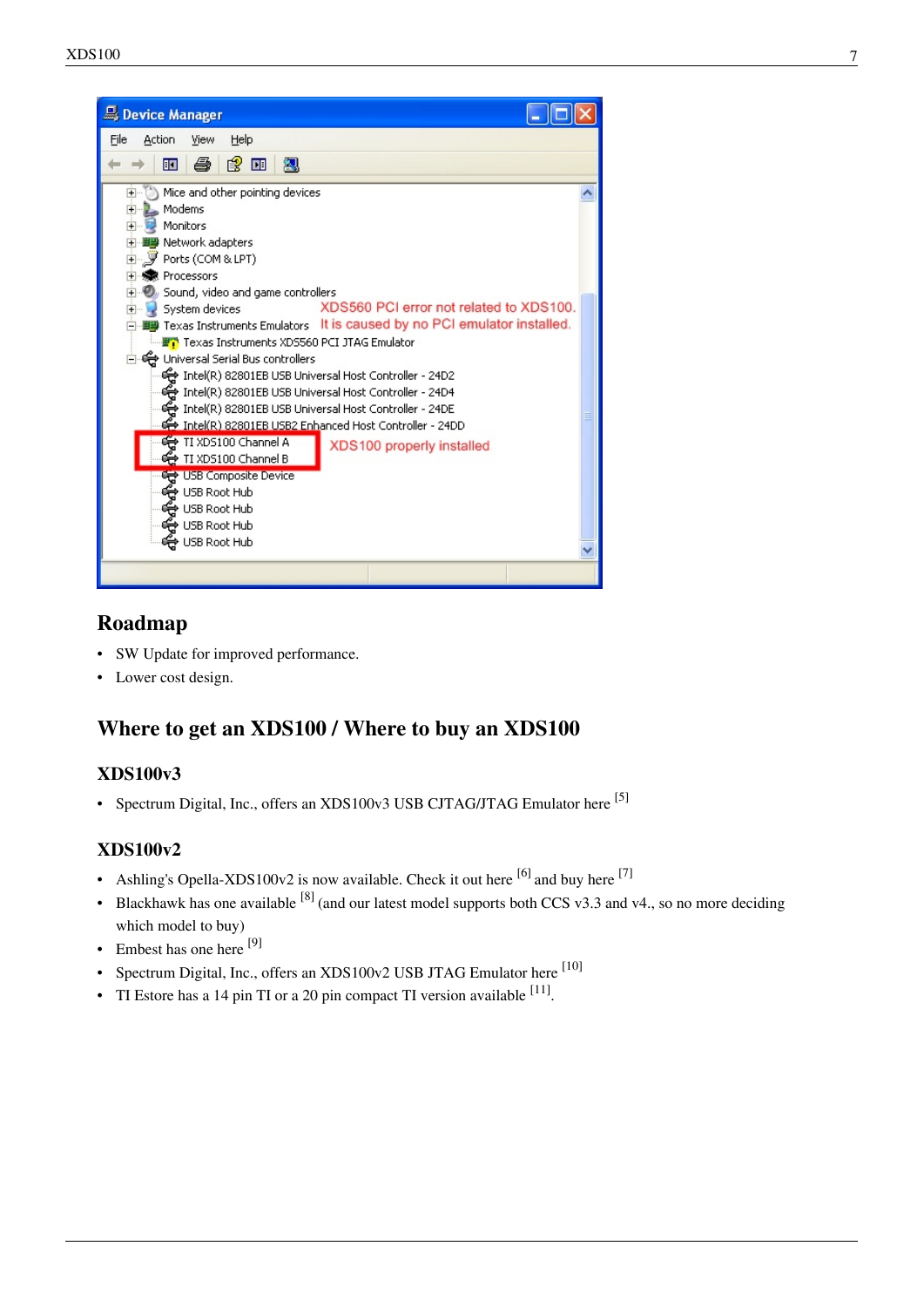# **XDS100v1**

- Blackhawk offers a USB 2.0 HIGH-SPEED XDS100-class JTAG Emulator with dual headers (14 and 20cTI) here [\[12\]](http://www.blackhawk-dsp.com/products/usb100.aspx)
- Olimex offers an XDS100 emulator here [\[13\]](http://www.olimex.com/dev/tms320-jtag-usb.html).
- Realtime offers an XDS100 emulator here [\[14\]](http://www.realtimedsp.com.cn/product/detail.asp?ID=271).
- SeedDSP offers an XDS100 emulator here  $^{[15]}$  and here  $^{[16]}$  $^{[16]}$  $^{[16]}$ .
- C28x has the XDS100 is integrated onto the c28x Piccolo controlstick here  $^{[17]}$  and here  $^{[18]}$  $^{[18]}$  $^{[18]}$ .
- 5505 has the XDS100 integegrated onto the 5505 eZDSP USB stickhere  $^{[19]}$  $^{[19]}$  $^{[19]}$
- ZLG (China) $^{[20]}$  $^{[20]}$  $^{[20]}$
- Bilkon [\[21\]](http://bilkon-kontrol.com.tr/index.php?/eng/Products/Embedded-Systems/XDS100)
- Pantech Solution Pvt Ltd. <sup>[\[22\]](http://www.pantechsolutions.net/UltraLowcostEmulator.html)</sup>
- Lierda has one (China)  $[23]$

# **How to make an XDS100 / How to build an XDS100 hardware emulator**

• You can make your own XDS100 by using the schematic and programming instructions below.

## **XDS100v3 (only recommended for cJTAG based devices)**

#### **Q: Where can I get the design / schematic / BOM for the XDS100v3?**

- A: It is available from here  $[24]$  (registration required).
- The design files (schematic, gerbers, etc.) are provided. Scrambled FPGA VHDL is also included.
- Please read the included readme for details.

#### **Q: What should the USB device's UID (VID/PID) be?**

- A: The EEPROM needs to be programmed for a VID=0403 PID=A6D1. The device name string should be, "Texas Instruments Inc.XDS100 Ver 3.0".
- A: FTDI has a utility called MProg. See here <sup>[\[25\]](http://www.ftdichip.com/Resources/Utilities.htm#MProg)</sup>. A sample MPROG file is included in the XDS100v2 design package. In order to program the XDS100, you'll need a .ept file. you can download it [here](http://processors.wiki.ti.com/index.php?title=Media:XDS100_wUART.zip)

#### **Q: I want to put an XDS100v3 on my EVM / DSK / card. Can I do this?**

• A: Yes, but please make sure to re-use the entire XDS100 design as-is to ensure compatibility with the existing software!

# **XDS100v2 (Recommended)**

#### **Q: Where can I get the design / schematic / BOM for the XDS100v2?**

- A: It is available from here  $[26]$  (registration required).
- The design files (schematic, gerbers, etc.) are drawn in the program KiCAD. PDF schematic is included. Bill of Materials (BOM) is included. MPROG script file is included. CPLD VHD and JED sources are included.
- Please read the included readme for details.
- Note as of 4/28/2010, the design package was updated with new CPLD source code. This is to fix the issues related to [Adaptive Clocking](http://processors.wiki.ti.com/index.php?title=Adaptive_Clocking) on ARM9.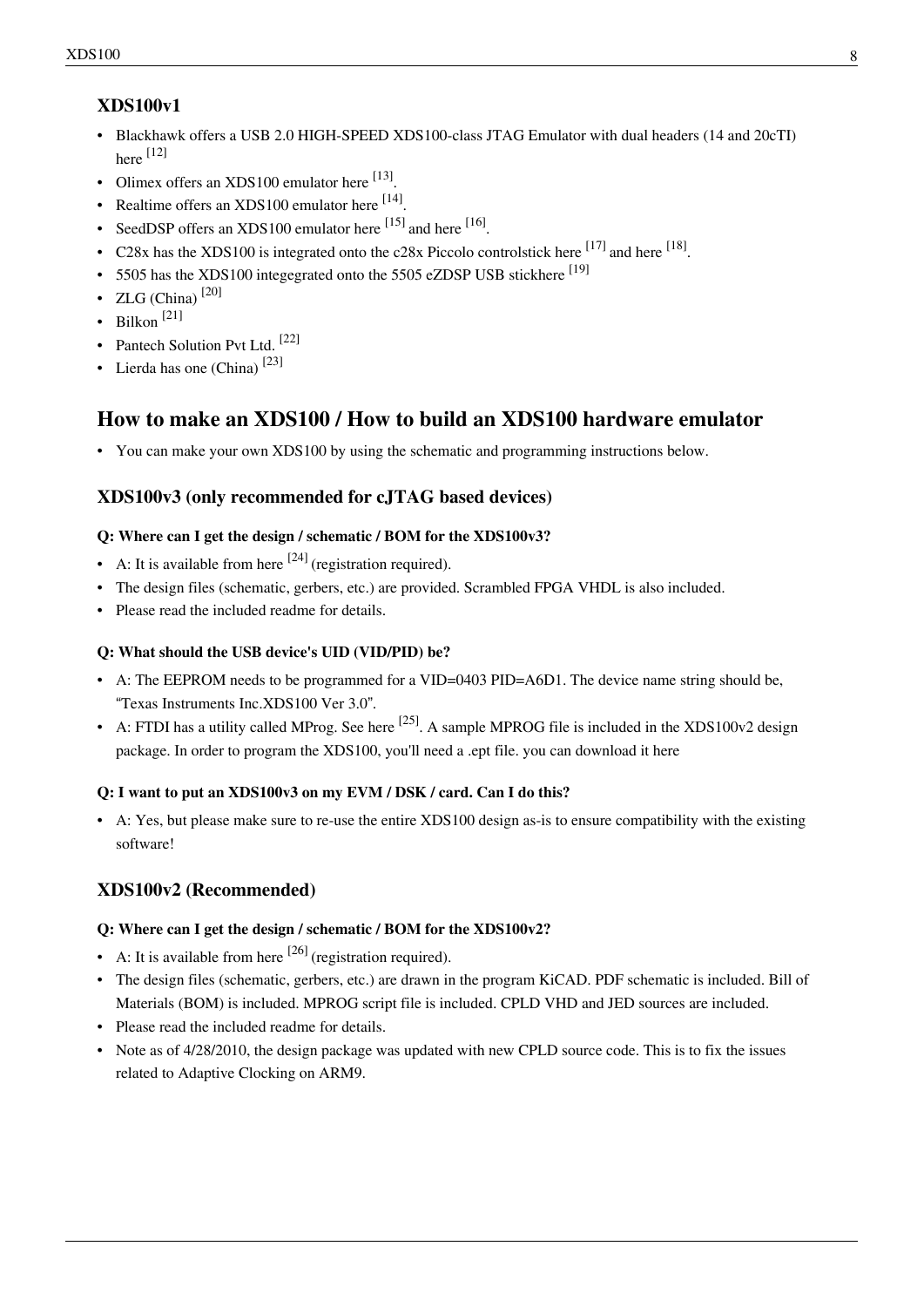#### **Q: What should the USB device's UID (VID/PID) be?**

- A: The EEPROM needs to be programmed for a VID=0403 PID=A6D0. The device name string should be, "Texas Instruments Inc.XDS100 Ver 2.0".
- A: FTDI has a utility called MProg. See here  $^{[25]}$  $^{[25]}$  $^{[25]}$ . A sample MPROG file is included in the XDS100v2 design package. In order to program the XDS100, you'll need a .ept file. you can download it [here](http://processors.wiki.ti.com/index.php?title=Media:XDS100_wUART.zip)

#### **Q: XDS100-based C5505 and C5515 EzDSP USB Stick does connect when using "Target Connect"**

I get: "Error connecting to the target: Error 0x80000240/-600 Fatal Error during: Initialization, OCS"

• A: This can happen if the FDTI USB driver have not been properly uninstalled / re-installed (i.e. if CCSv4 uninstall did not complete properly). I resolved it by going to Device Manager then right click on:

TI XDS100 Channel B -> Uninstall then TI XDS100 Channel A -> Uninstall Then it re-installed itself when re-connecting the XDS100-based USB stick and "Target Connect" worked afetr re-starting CCSv4

#### **Q: I want to put an XDS100v2 on my EVM / DSK / card. Can I do this?**

• A: Yes, but please make sure to re-use the entire XDS100 design as-is to ensure compatibility with the software! Removing the CPLD implementing with discrete logic will result in a design that is just as complex and expensive as using the CPLD.

#### **Q: Can I use port B as a UART?**

- A: Yes. The TI XDS100v2 reference design uses the port A of the FTDI2232H to be for JTAG. This leaves the port B available for use either to program the CPLD and/or for use as a UART. The XDS100v2 design puts the CPLD JTAG programming on a selected number of pins (see XDS100v2 readme for details). This allows the CPLD to be programmed via the FTDI device, greatly simplifying manufacturing.
- Please note that there is a known issue with the current XDS100v2 reference design with the placement of the BCBUS. If you plan to use the port B, please check the readme of the XDS100v2 reference design for details. Generally, a serial port on BCBUS should connect the CPLD as follows: BCBUS1 -> CPLD TCK, BCBUS2 -> CPLD TDI, BCBUS5 -> CPLD TDO, BCBUS6 -> CPLD TMS.
- Please note that using UART mode simultaneously with [Code Composer Studio v4](http://processors.wiki.ti.com/index.php?title=Code_Composer_Studio_v4) has NOT been tested on the XDS100v2 design and is not officially supported. Experience with C2000 ControlCards which implement this functionality indicate the FTDI driver can handle such an interaction. \*The C2000 control card does implement a serial port simultaneous with JTAG, but it is done with an XDS100v1 design. There is a thread on the forum at [\[27\]](http://e2e.ti.com/forums/p/7493/30331.aspx#30331). The FTDI driver gives each half of the FTDI chip a seperate USB handle and USB endpoint, so they are essentially independent. The FTDI supplied software is the software that is needed to get this support; there is no TI specific software needed for this support.

#### **Q: I see both 14 pin and 20 pin compact TI headers. Do I need both?**

• A: Both are in the reference schematic for testing Code Composer Studio support. In the TI prototypes, we populate just one of the 2 headers. This allows use to test the extended capability available with the 20 pin connection. Please use the header that is needed for your target card.

#### **XDS100v1 (Legacy)**

#### **Q: Where can I get the schematic for the XDS100v1?**

- A: It is available from here  $[28]$  (registration required).
- A: The C2000 control card schematics implement an XDS100 design optimized for C28x processors. The design is available as part of their baseline SW packages. These can be downloaded here [\[29\]](http://focus.ti.com/mcu/docs/mcuprodmsptoolsw.tsp?sectionId=95&tabId=1222&familyId=916&toolTypeId=1&DCMP=C2000_F28x&HQS=Other+OT+c2000tools)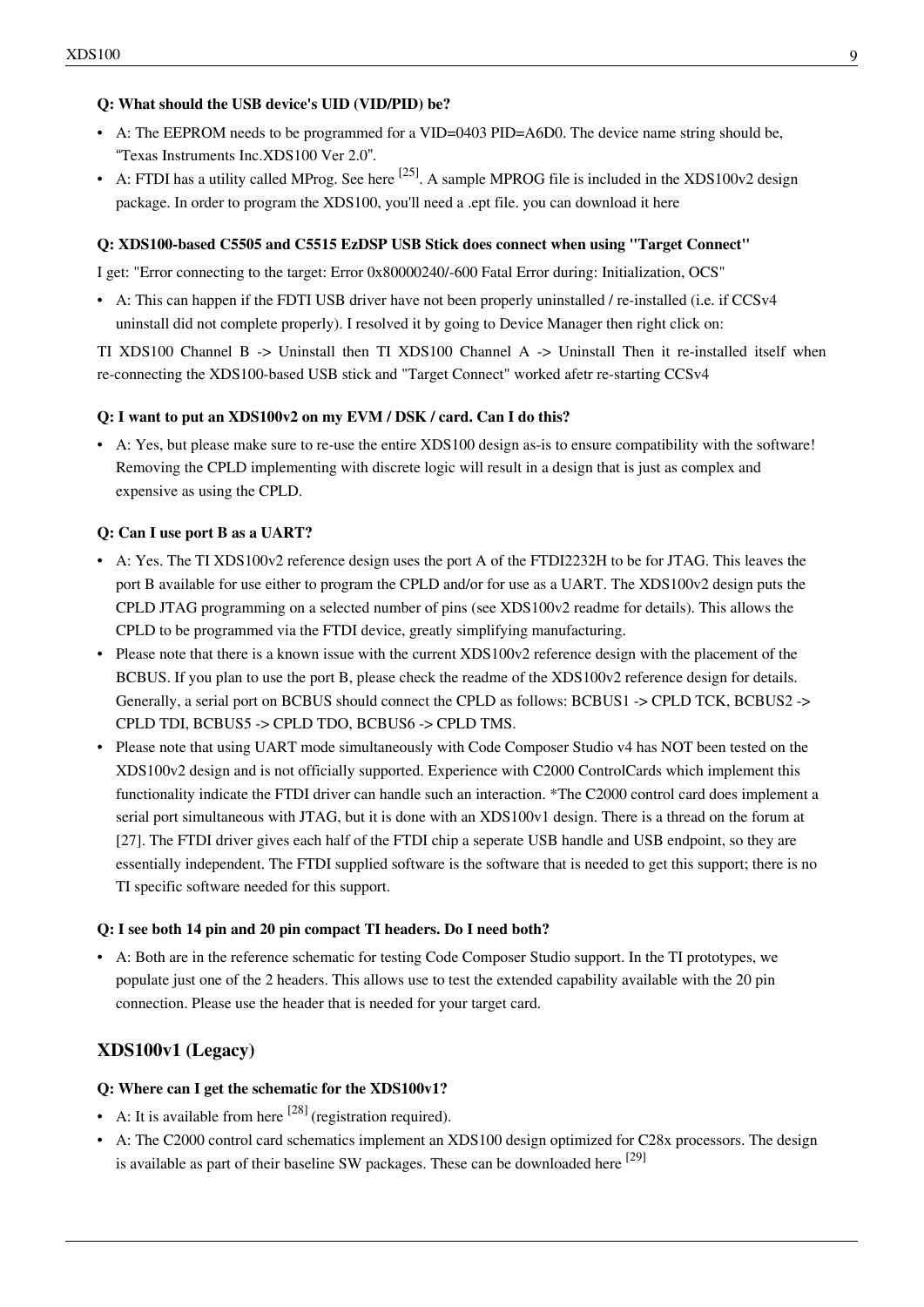### **Q: What should the USB device's UID (VID/PID) be?**

• A: The EEPROM needs to be programmed for a VID=0403 PID=A6D0. The device name string should be, "Texas Instruments Inc. XDS100 Version 1.0".

#### **Q: Ok, I built an XDS100, but how do I program the EEPROM for manufacturing?**

- A: FTDI has a utility for this called MProg. See here  $^{[25]}$  $^{[25]}$  $^{[25]}$ .
- A: For 28x development cards, you may want to see this  $\lceil \cdot \rceil \text{post}^{\, [30]} \rceil$  $\lceil \cdot \rceil \text{post}^{\, [30]} \rceil$  $\lceil \cdot \rceil \text{post}^{\, [30]} \rceil$

# **Frequently Asked Questions (FAQ)**

# **General FAQ**

#### **Q: Where can I find out more about Emulators which are compatible with TI devices?**

• A: A general overview of TI emulation capabilities is here  $[31]$ . For additional performance and capabilities, you may wish to review the [XDS510](http://processors.wiki.ti.com/index.php?title=XDS510) and [XDS560](http://processors.wiki.ti.com/index.php?title=XDS560) product lines which support TI devices.

#### **Q: I would like to purchase a faster emulator, which one is recommended?**

- A: TMS320C28x: The Spectrum Digital C2000 XDS510LC JTAG emulator is available, details may be found here <sup>[\[32\]](http://focus.ti.com/dsp/docs/thirdparty/catalog/devtoolsproductfolder.tsp?actionPerformed=productFolder&productId=2621)</sup>. The Blackhawk C2000 USB controller (TI part #TMDSEMU2000U) is available from TI here <sup>[\[33\]](http://focus.ti.com/dsp/docs/thirdparty/catalog/devtoolsproductfolder.tsp?actionPerformed=productFolder&productId=3158)</sup>.
- A: TMS320C674x: The Blackhawk [XDS560 \(](http://processors.wiki.ti.com/index.php?title=XDS560)TI part #TMDSEMU560U for USB and TI part  $\text{HTMDSEMU560PCI}$  for PCI) are available from TI here  $^{[34]}$  $^{[34]}$  $^{[34]}$ . The Spectrum Digital [XDS510](http://processors.wiki.ti.com/index.php?title=XDS510) (TI part #TMDSEMU510U for USB) is available from TI here <sup>[\[35\]](http://focus.ti.com/docs/toolsw/folders/print/xds510.html)</sup>.

#### **Q: On the c28x, C674x, and C64x+ processor, does the XDS100 support [Real-Time Mode](http://processors.wiki.ti.com/index.php?title=Real-Time_Mode)?**

• A: Yes. Learn more about [Real-Time Mode.](http://processors.wiki.ti.com/index.php?title=Real-Time_Mode)

#### **Q: How to maximize performance of XDS100 under CCS?**

A: A couple of things can be done to improve performance under CCS. Generally, the goal is to minimze the amount of information transferred for every action

- Make the disassembly window smaller or close the disassembly window. Stepping and general performance are better in the "C" language environment if the disassembly window is closed.
- Minimize the number of registers shown.
- Minimize the number of watch windows/variable windows.
- Turn off mixed C/disassembly mode.
- Make sure you are plugged into a High Speed USB2.0 port (XDS100v2)
- Single step debugging is rather slow, therefore a better performance is obtained by running straight to specific points in your code by setting breakpoints in these locations.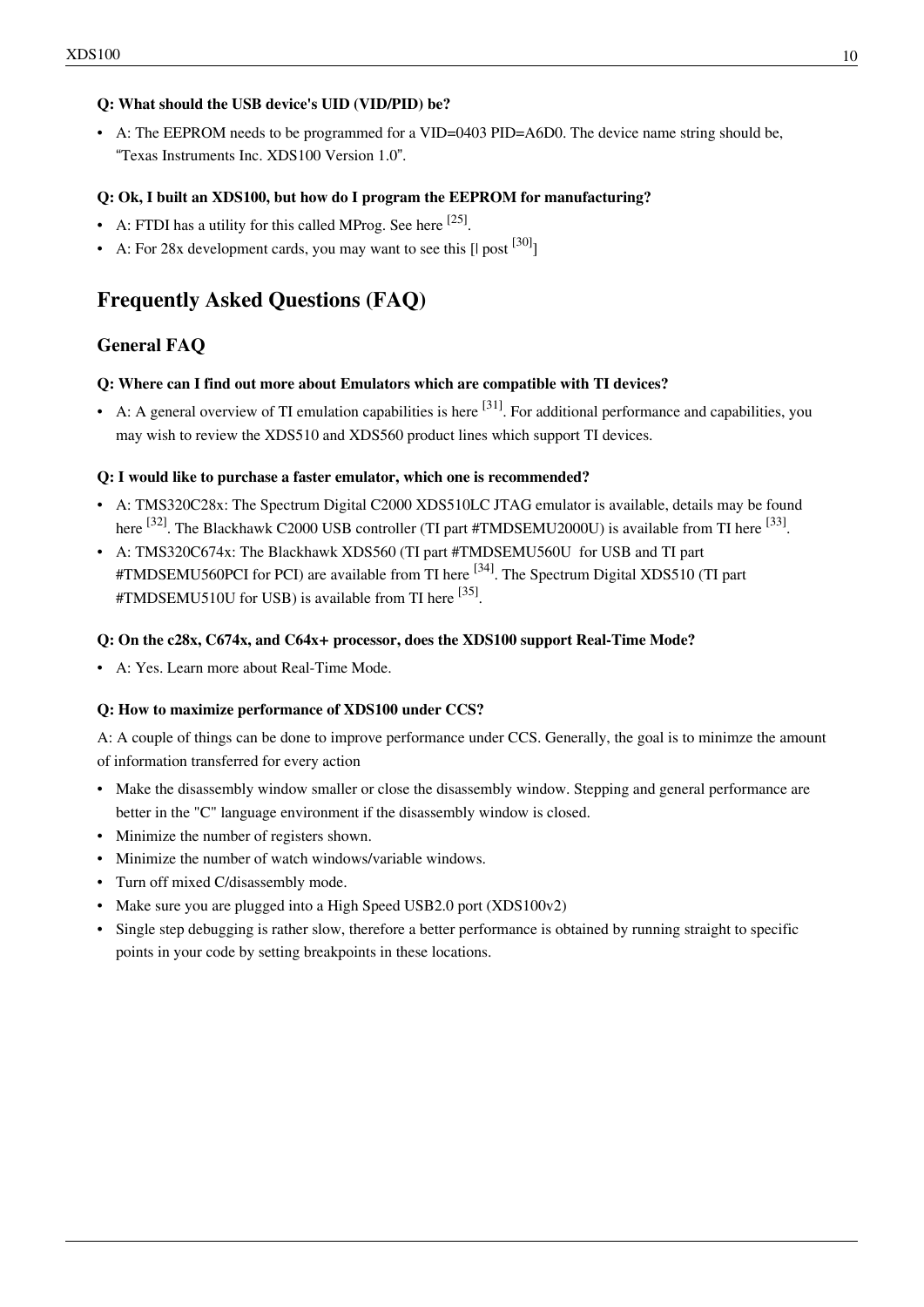#### **Q: Does the XDS100 support debugging the C672x processor?**

 $\bullet$  A · No.

#### **Q: Does the XDS100 support debugging the C24x processor?**

 $\bullet$  A: No.

#### **Q: Does DSP/BIOS Real Time Analysis with RTDX work?**

- Q: When using DSP/BIOS and the Real Time Analysis setup for RTDX, I get the cpu graph and real time logs updating. Does this mean RTDX is working/supported on the XDS100?
- A: RTDX is not supported on the XDS100. Please see the seciton [What features does the XDS100 NOT support](http://processors.wiki.ti.com/index.php?title=XDS100%23Features_NOT_supported.C2.A0)

### **Q: Can I use [Advanced Event Triggering w](http://processors.wiki.ti.com/index.php?title=Advanced_Event_Triggering)ith XDS100?**

 $\bullet$  A: Yes.

### **Q: Can I plug more than one XDS100 (multiple XDS100) into a PC?**

- A: With CCS v4.1 (with the XDS100v2 SW) and above you can plug more than one XDS100 on a single PC. This is not supported with CCSv3.3.
- Each XDS100 must have a unique serial number. Run xds100serial.exe installed under CCSv4.1 "<install\_dir>/ccsv4/common/uscif/utility" to get the serial number of each connected XDS100 emulator. Create Target Configuration for 2 emulators, Under "connection properties", change "emulator selection" to "select by serial number" option. Enter the corresponding serial number for each emulator. Save and launch debugger.
- With CCSv5, the xds100serial.exe utility is located in the folder "<install\_dir>/ccsv5/ccs\_base/common/uscif"
- With older versions of CCS (ex: CCS v3.3), there is a known issue (see above) which prevents the CCS XDS100 driver from seeing more than one XDS100 in a system. If more than one is in a system, only the first one is recognized.

#### **Q: Can I use the XDS100 with Stellaris Cortex M3 devices?**

• A: Stellaris is supported with CCS v4.2.2 and newer. You may also want to look at: [TI tools support for Cortex](http://processors.wiki.ti.com/index.php?title=TI_tools_support_for_Cortex_M3) [M3](http://processors.wiki.ti.com/index.php?title=TI_tools_support_for_Cortex_M3)

#### **Q: Can I use the XDS100v2 as JTAG simultaneously with the second port being a serial port (UART)?**

• A: Please check for additional details in the XDS100v2 hardware design section. See [XDS100#Q:\\_Can\\_I\\_use\\_port\\_B\\_as\\_a\\_UART.3F](http://processors.wiki.ti.com/index.php?title=XDS100%23Q:_Can_I_use_port_B_as_a_UART.3F).

#### **Q: How can I use the XDS100v2's second port as a serial port (UART)?**

- A: Ensure that there is a physical connection between the FTDI Port B TX and RX pins and your target serial device and then follow these steps:
- 1. Click Start, Right click on My Computer, and select Properties
- 2. Navigate to the Hardware tab of the System Properties dialog box and select Device Manager
- 3. In the list of devices, expand the group titled Universal Serial Bus controllers and look for a device named TI XDS100 Channel B
- 4. Right click on this device and select Properties
- 5. On the Advanced tab of this dialog box, ensure that the box labeled "Load VCP" (virtual COM port) is checked. Click OK when you are done.
- 6. Unplug and replug the XDS100v2
- 7. After the XDS100V2 has been re-connected, look for a group called Ports (COM & LPT) in Device Manager. Expand this group and look for an entry labaled USB Serial Port (COMXXX).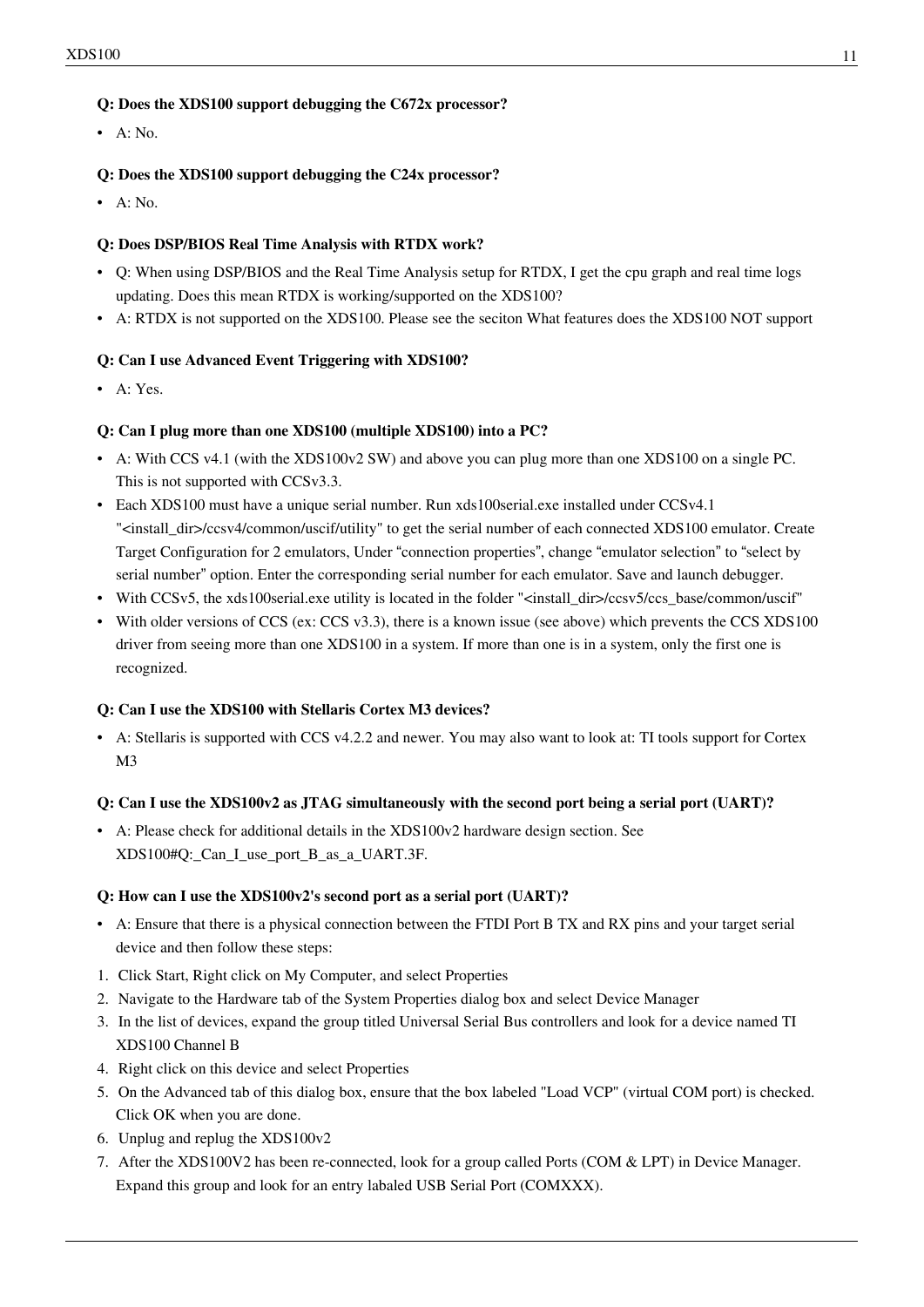8. The COM number associated with this port is the one you want to use in Hyperterminal, PuTTy, or your favorite terminal application.

#### **Q: How can I turn on adaptive clocking?**

• A: You need to select the [Adaptive Clocking o](http://processors.wiki.ti.com/index.php?title=Adaptive_Clocking)ption in the setup box (CCS v4.x).

| <b>Target Configuration</b>                        |        |                                                | $\left \frac{\delta\frac{\pi}{2}}{\pi}\right $<br>⊟ |
|----------------------------------------------------|--------|------------------------------------------------|-----------------------------------------------------|
| <b>All Connections</b>                             |        | <b>Connection Properties</b>                   |                                                     |
| Texas Instruments XDS100v2 USB Emulator_0<br>$E-E$ | Import | Set the properties of the selected connection. |                                                     |
| 白·图 EVMDM365 0                                     |        | <b>Board Data File</b>                         | auto generate                                       |
| dePick_C_0                                         | New    | <b>Emulator Selection</b>                      | Only one XDS100 installed                           |
| subpath_0<br><b>E</b> ARM9                         | Add    | The JTAG nTRST Boot-Mode                       | Disabled - Both EMU pins remain hi-z                |
|                                                    | Delete | The Power-On-Reset Boot-Mode                   | Disabled - Both EMU pins remain hi-z                |
|                                                    |        | The JTAG TCLK Frequency (MHz)                  | Adaptive with user specified limit                  |
|                                                    | Up     | -- Enter a value from 488Hz to 30.0MHz 1.0MHz  |                                                     |
|                                                    | Down   |                                                |                                                     |
|                                                    | Save   |                                                |                                                     |
|                                                    |        |                                                |                                                     |
|                                                    |        |                                                |                                                     |

• You can change the timeouts from the target as well. This is helpful if you get many timeout messages.

| <b>All Connections</b>                                                                                                                                    |              | <b>Cpu Properties</b>                                                                                                                                                                                                                                                                                             |
|-----------------------------------------------------------------------------------------------------------------------------------------------------------|--------------|-------------------------------------------------------------------------------------------------------------------------------------------------------------------------------------------------------------------------------------------------------------------------------------------------------------------|
| Texas Instruments XDS100v2 USB Emulator 0<br>⊟…T.<br>Import<br>白 图 EVMDM365 0<br>dePick_C_0<br>New<br>d subpath_0<br>Add<br><b>E</b> ARM9<br>Delete<br>Up |              | Set the properties of the selected cpu.<br>Bypass<br>\\emulation\boards\evmdm365\gel\evmdm365.gel<br>initialization script<br>Slave Processor<br>Little Endian<br>Endianess<br>$\overline{\phantom{a}}$<br>ARM Fast Download   On<br>$\overline{\phantom{a}}$<br>On<br>Advanced Debug<br>$\overline{\phantom{a}}$ |
|                                                                                                                                                           | Down<br>Save | Arm9 Core<br>Auto-detect<br>$\overline{\phantom{a}}$<br><b>Target Timeouts</b><br><b>Very Slow</b><br>$\overline{\phantom{a}}$<br>$\leftarrow$<br>JU.                                                                                                                                                             |

• Note that the XDS100v2 users should upgrade to the latest CPLD. An upgrade of the CPLD will improve reliability for adaptive clocking connections. To update the XDS100v2 CPLD, please see [XDS100#Q:\\_How\\_can\\_I\\_update\\_the\\_CPLD\\_on\\_my\\_XDS100v2.3F](http://processors.wiki.ti.com/index.php?title=XDS100%23Q:_How_can_I_update_the_CPLD_on_my_XDS100v2.3F)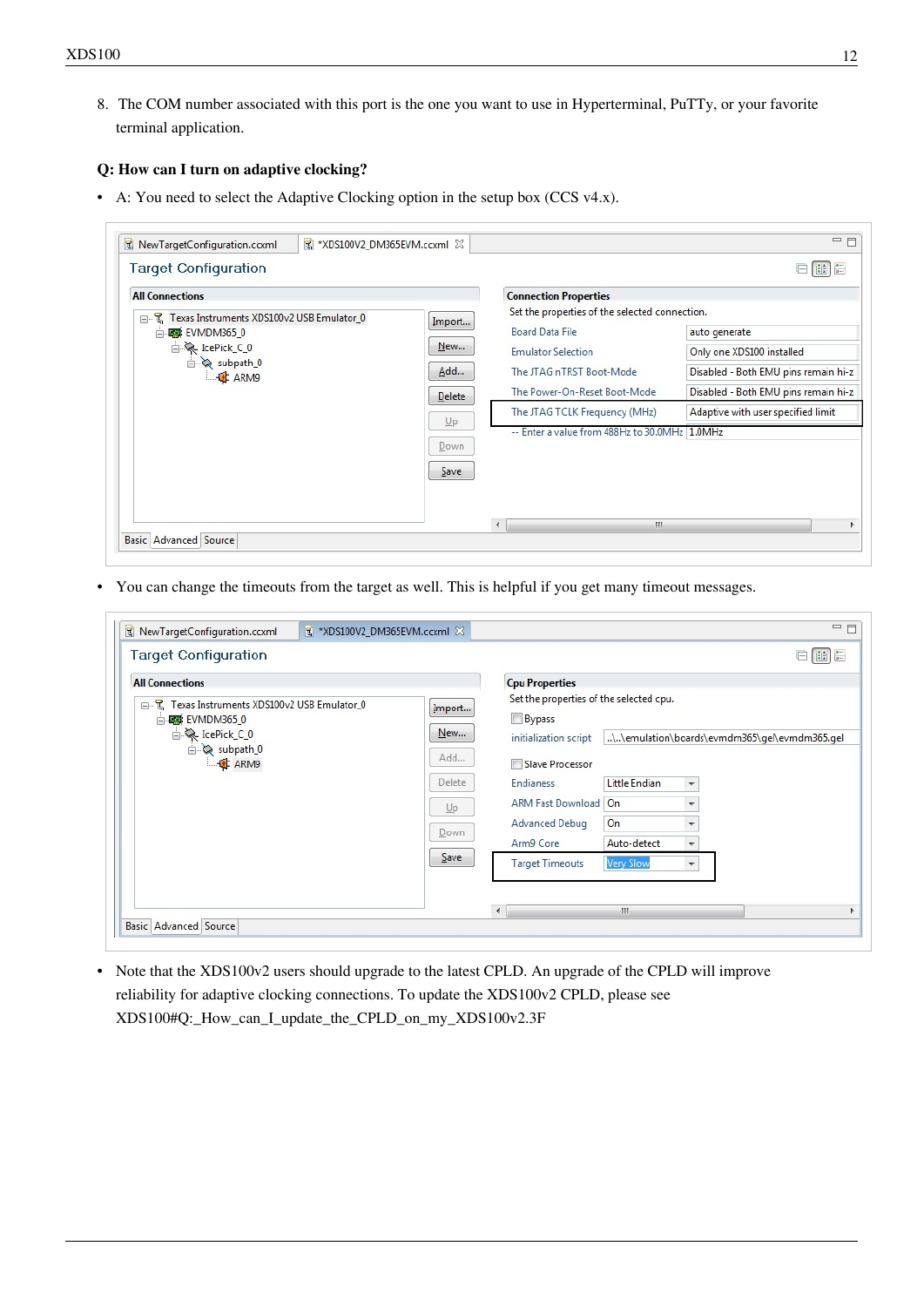#### **Q: My XDS100v2 does not work reliabily with the OMAPL138 / DM365 / ARM926 core**

• A: This can be caused by a variety of issues such as where the PLL is programmed to the use of [Adaptive](http://processors.wiki.ti.com/index.php?title=Adaptive_Clocking) [Clocking e](http://processors.wiki.ti.com/index.php?title=Adaptive_Clocking)mulator. Usually, it is seen as a problem around the PLL setup. This is because the core PLL clock is changing. Example error message:

ARM9: GEL Output: Setup PLL0...

ARM9: Trouble Writing Memory Block at 0x1c40900 on Page 0 of Length 0x4: 0x00000004/-2030 @ marker 1026 Error during: Register, Access to an unknown or invalid register was attempted.

```
ARM9: GEL: Error while executing OnTargetConnect(): target access 
failed.
```
A couple of things to try:

- 1. Setup the PLL by executing code (ex: UBoot, etc.) instead of using the GEL file. (preferred)
- 2. Turn on adaptive clocking [XDS100#Q:\\_How\\_can\\_I\\_turn\\_on\\_adaptive\\_clocking.3F a](http://processors.wiki.ti.com/index.php?title=XDS100%23Q:_How_can_I_turn_on_adaptive_clocking.3F)nd setup the timeouts to very slow. In this mode, it is still better to "run" the code and not "step" it.
- 3. Make sure you have the latest CPLD version. To update the XDS100v2 CPLD, please see [XDS100#Q:\\_How\\_can\\_I\\_update\\_the\\_CPLD\\_on\\_my\\_XDS100v2.3F](http://processors.wiki.ti.com/index.php?title=XDS100%23Q:_How_can_I_update_the_CPLD_on_my_XDS100v2.3F)

#### **Q: Can I use the XDS100 with OMAP-L138/C6748 EVM board?**

- A: See [How to connect to the OMAP-L138/C6748 EVM board using CCS?](http://processors.wiki.ti.com/index.php?title=How_to_connect_to_the_OMAP-L138/C6748_EVM_board_using_CCS%3F)
- A: See also XDS100#Q: My\_XDS100v2\_does\_not\_work\_reliabily\_with\_the\_OMAPL138\_.2F\_DM365\_.2F\_ARM926\_core.

#### **Q: Does XDS100 work with Window 7 64 bit?**

• The current driver in XDS100v2 works with Windows 7 (64 bit).

#### **Q: Can I use the XDS100 without CCS? Is there an API to access it's functions?**

- Not at this time.
- We have some requests for an API to read/write targets, run/halt/step, load memory and handle STDIO. If you have requests, please post them in the support forum.
- If you need API for accessing CCS, without a GUI, you may want to consider [Debug Server Scripting](http://processors.wiki.ti.com/index.php?title=Debug_Server_Scripting)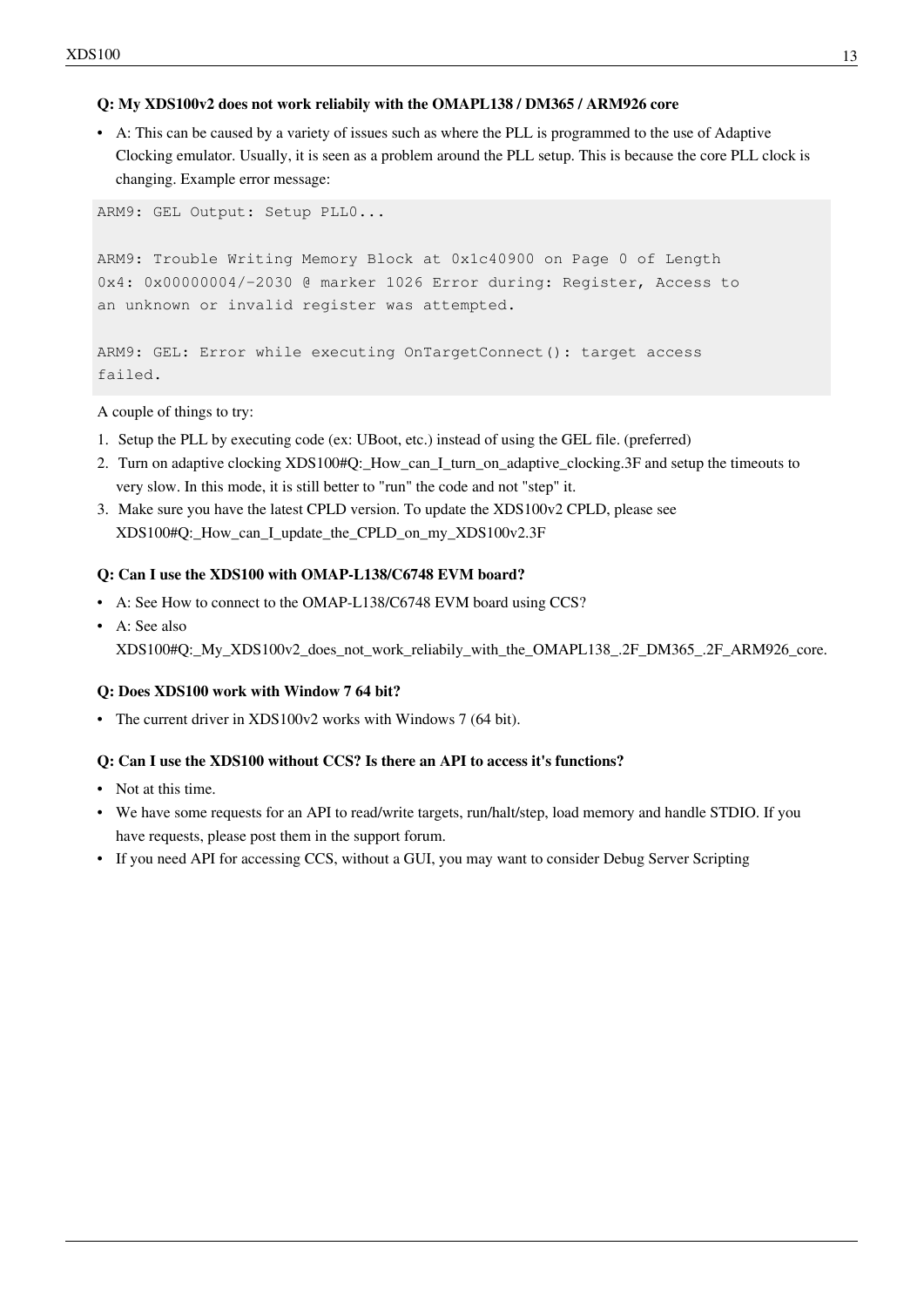# **Installation FAQ**

#### **Q: Where are the drivers for the hardware? Windows is asking for the drivers.**

• A: Please see Installation instructions and [troubleshooting](http://processors.wiki.ti.com/index.php?title=XDS100%23Troubleshooting) section.

#### **Q: What operating systems are supported?**

• A: Please see [System Requirements f](http://processors.wiki.ti.com/index.php?title=System_Requirements)or Operating System support for CCS.

#### **Q: I do not see my F28x Piccolo device listed in the CCS setup menu.**

• A: You have an older version of the XDS100 SW/CCS. The F28x Piccolo device configuration files are included in the latest versions of the SW. Please see the installation notes above.

#### **Q: What does the windows messages look like in Windows XP upon successful installation?**

• A: See here  $[36]$ . Note that after the first installation, there are no subsequent messages in Windows XP from the USB driver.

#### **Q: I am using CCSv3.3 today. Can I get a driver to support XDS100 for my processor?**

A: All new XDS100 development is being done on [Code Composer Studio v4](http://processors.wiki.ti.com/index.php?title=Code_Composer_Studio_v4). Existing processors supported by XDS100 in CCSv3.3 will continue to be supported, but newer processors will not be added.

#### **Q: Can I use [Code Composer Studio v4](http://processors.wiki.ti.com/index.php?title=Code_Composer_Studio_v4) with XDS100?**

A: There is a free license for [Code Composer Studio v4 w](http://processors.wiki.ti.com/index.php?title=Code_Composer_Studio_v4)hen used with XDS100. Code Composer Studio v4 can be downloaded from the [Code Composer Studio v4](http://processors.wiki.ti.com/index.php?title=Code_Composer_Studio_v4) page. When you install CCS, you need to select the correct license. See below on how to select the correct license. This license is designed to be use with XDS100 only, and not [XDS510](http://processors.wiki.ti.com/index.php?title=XDS510) or [XDS560 e](http://processors.wiki.ti.com/index.php?title=XDS560)mulators. Please see [Activating CCS#Generate\\_and\\_Install\\_a\\_License\\_File](http://processors.wiki.ti.com/index.php?title=Activating_CCS%23Generate_and_Install_a_License_File) for details.

| Welcome to Code Composer Studio                                                                                                                      |                                           |                                                                                |    |        |
|------------------------------------------------------------------------------------------------------------------------------------------------------|-------------------------------------------|--------------------------------------------------------------------------------|----|--------|
| You are licensed to use Code Composer Studio.                                                                                                        |                                           |                                                                                |    |        |
| Step 1 - Generate License File                                                                                                                       |                                           |                                                                                |    |        |
| Note: If you already have a license file, skip to the next step.                                                                                     |                                           |                                                                                |    |        |
| Please note that you will need to use one of the following Host IDs during the registration process:<br>00217022c746 or 005056c00001 or 005056c00008 |                                           |                                                                                |    |        |
| Register                                                                                                                                             | Register online using an activation code. |                                                                                |    |        |
|                                                                                                                                                      |                                           | Click to activate a free license that enables you to work with XDS100 class of |    |        |
| Use Free Limited License                                                                                                                             |                                           | emulators and emulators built onto standard EVM and DSK development boards.    |    |        |
| Step 2 - Install License File                                                                                                                        |                                           |                                                                                |    |        |
| Specify a license file                                                                                                                               |                                           |                                                                                |    |        |
|                                                                                                                                                      |                                           |                                                                                |    | Browse |
| Specify a license server                                                                                                                             |                                           |                                                                                |    |        |
| Address:                                                                                                                                             |                                           |                                                                                |    | Port:  |
|                                                                                                                                                      |                                           |                                                                                |    |        |
|                                                                                                                                                      |                                           |                                                                                | OK | Cancel |
|                                                                                                                                                      |                                           |                                                                                |    |        |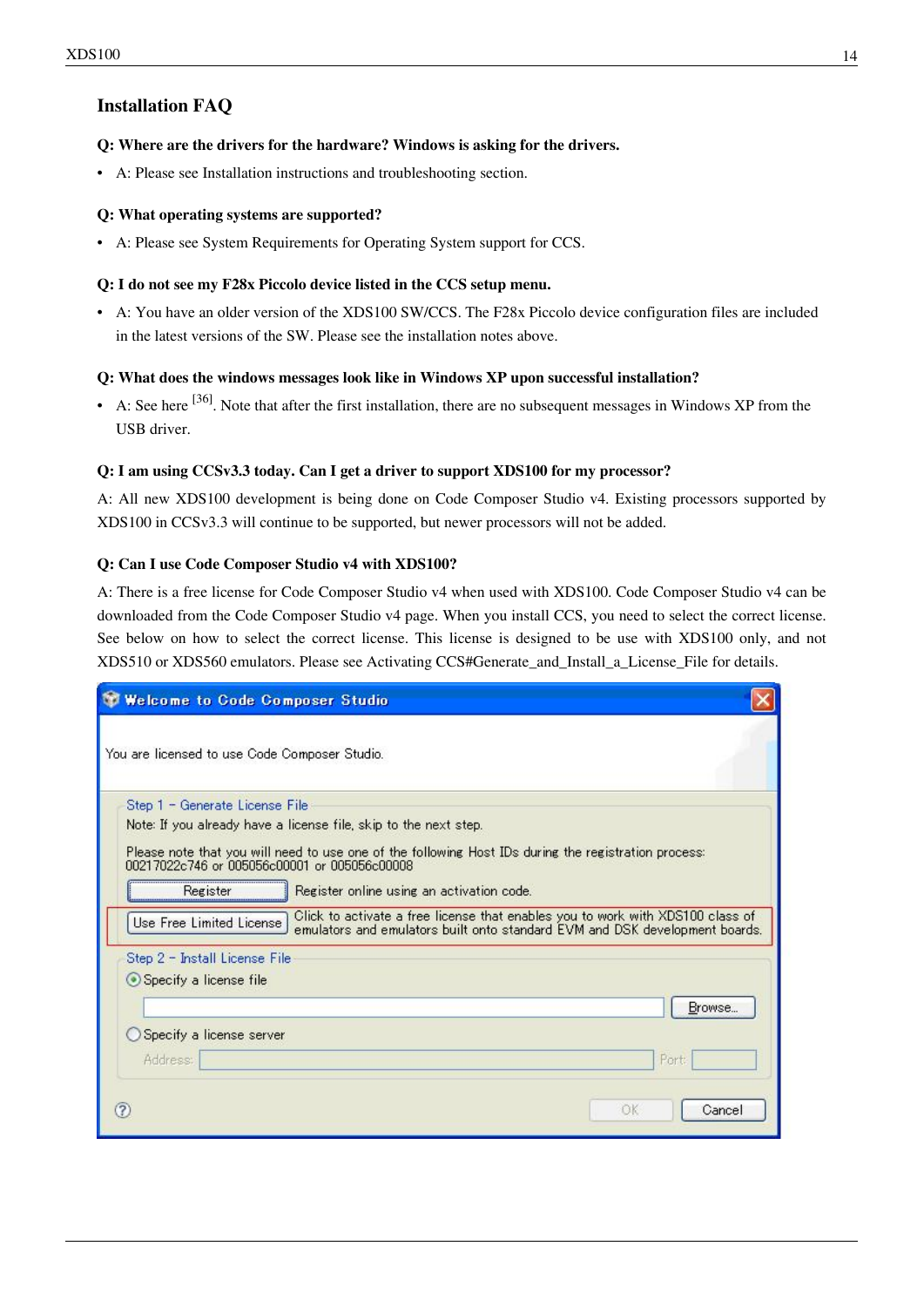# **Troubleshooting FAQ**

### **Q: Why is the download frozen?**

• A: While loading a large program or program section, the file load status bar may appear frozen when it is not frozen. The status bar is showing section load start and completion.

### **Q: Windows is recognizing the XDS100 as "Dual RS232 USB Serial Bridge" instead of the TI XDS100 JTAG emulator.**

- Q: I have a C2000 Experimenter kits/Piccolo USB Stick that includes the onboard USB JTAG emulation, but the onboard USB JTAG emulation is being recognized by Windows as "Dual RS232 USB Serial Bridge" instead of the TI XDS100 JTAG emulator.
- A: See this post  $[30]$  on the forums.
- A: You may want to check [XDS100#Q:\\_How\\_can\\_I\\_check\\_if\\_the\\_VID.2FPID\\_for\\_the\\_EEPROM\\_are\\_programmed\\_correctly.3F\\_if\\_your\\_VID.2FPID\\_are\\_programmed\\_correctly](http://processors.wiki.ti.com/index.php?title=XDS100%23Q:_How_can_I_check_if_the_VID.2FPID_for_the_EEPROM_are_programmed_correctly.3F_if_your_VID.2FPID_are_programmed_correctly)

### **Q: I used the FTClean utility on my computer and now I can't connect to the XDS100! What can I do?**

• A: Running FTClean will remove the windows FTDI drivers for the XDS100. The TI XDS100 FTDI drivers were installed with the CCS installation or service patch. The XDS100 drivers are signed for the VID/PID combination. To recover, please re-install the CCS version/path you were last using before running FTClean which included the TI signed XDS100 drivers.

### **Q: My XDS560 stopped working when I installed the XDS100...**

• A: Note that the XDS100 software is included and installed with CCS v3.3 SR12 or newer and/or CCSv4. For CCS v3.3 and SR12, it is recommended that users install the new Blackhawk XDS560 driver from Blackhawk website. There is no need to install a new Blackhawk driver with CCS v4.

## **Q: My JTAG is not working with CCS...**

A: Please check: [Debugging JTAG Connectivity Problems](http://processors.wiki.ti.com/index.php?title=Debugging_JTAG_Connectivity_Problems)

#### **Q: I see in my Windows Device Manager an error for a TI [XDS560 e](http://processors.wiki.ti.com/index.php?title=XDS560)mulator.**

A: The XDS100 will not be affected by this. Please see [XDS560#Q:\\_Why\\_does\\_my\\_Windows\\_Device\\_Manager\\_show\\_a\\_warning\\_for\\_the\\_TI\\_XDS560\\_PCI\\_Emulator.3F](http://processors.wiki.ti.com/index.php?title=XDS560%23Q:_Why_does_my_Windows_Device_Manager_show_a_warning_for_the_TI_XDS560_PCI_Emulator.3F)

### **Q: I see a Windows device manager problem with Texas Instruments XDS560 PCI JTAG emualtor. Does this affect the XDS100?**

A: No. This error is caused by the Texas Instruments XDS560 PCI JTAG emulator not being installed. This service may be used by other [XDS560](http://processors.wiki.ti.com/index.php?title=XDS560) emulators. A proper setup in Windows device manager will look like the image in [XDS100#Troubleshooting.](http://processors.wiki.ti.com/index.php?title=XDS100%23Troubleshooting)

#### **Q: Can I use an XDS100v2 hardware with a older version of Code Composer Studio? (Ex: CCS v3.3)**

• A: No. The XDS100v2 will not work with older versions of Code Composer Studio that do not support the XDS100v2. Code Composer Studio v3.3 is not supported by the XDS100v2 hardware. For Code Composer Studio v4 users, please upgrade to the latest software versions as listed in the software installation section. If you use a XDS100v2 hardware unit with a version of CCS which does not support it, the software will just see a zero-bit scan chain. If you use [DBGJTAG t](http://processors.wiki.ti.com/index.php?title=DBGJTAG)o test the JTAG scan path, it will look like the below, with a zero-bit scan path on both IR and DR.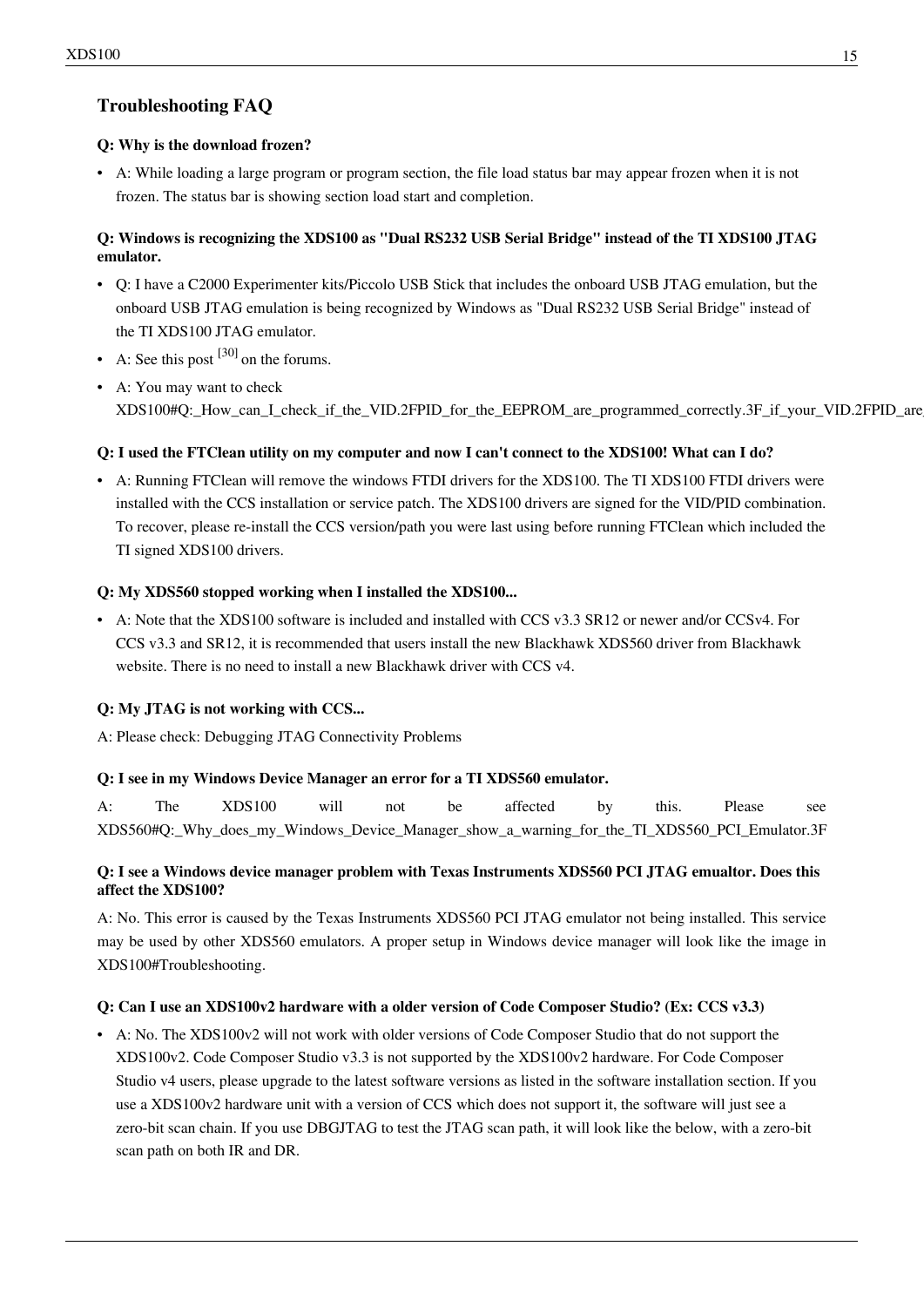C:\ccsv4\ccsv4\common\uscif>dbgjtag -f "C:\ccsv4\ccsv4\DebugServer\bin\win32\BrdDat\ccBoard0.dat" -rv -S pathlength -----[Print the reset-command software log-file]--------------

This utility will use the original port address '0'. The controller does not use a programmable FPGA. The emulator adapter uses the JIO interface. The emulator adapter is named 'jioserdesusb.dll'. The emulator adapter is version '35.34.0.7'. The controller has a version number of '4' (0x00000004). The controller has an insertion length of '0' (0x00000000). This utility will now attempt to reset the controller. This utility has successfully reset the controller.

-----[Print the reset-command hardware log-file]-----------------------------

The scan-path will be reset by toggling the JTAG TRST signal. The controller is the FTDI FT2232 with USB interface. The link from controller to target is direct (without cable). The software is configured for FTDI FT2232 features. The controller cannot monitor the value on the EMU[0] pin. The controller cannot monitor the value on the EMU[1] pin. The controller cannot control the timing on output pins. The controller cannot control the timing on input pins. The scan-path link-delay has been set to exactly '0' (0x0000). This utility will use the original port address '0'. The emulator adapter uses the JIO interface. The emulator adapter is named 'jioserdesusb.dll'. The emulator adapter is version '35.34.0.7'. The controller has a version number of '4' (0x00000004). The controller has an insertion length of '0' (0x000000000). The local memory has a word capacity of '1048576' (0x00100000).

-----[Perform the standard path-length test on the JTAG IR and DR]----------

This path-length test uses blocks of 512 32-bit words.

The test for the JTAG IR instruction path-length succeeded. The JTAG IR instruction path-length is 0 bits.

The test for the JTAG DR bypass path-length succeeded. The JTAG DR bypass path-length is 0 bits.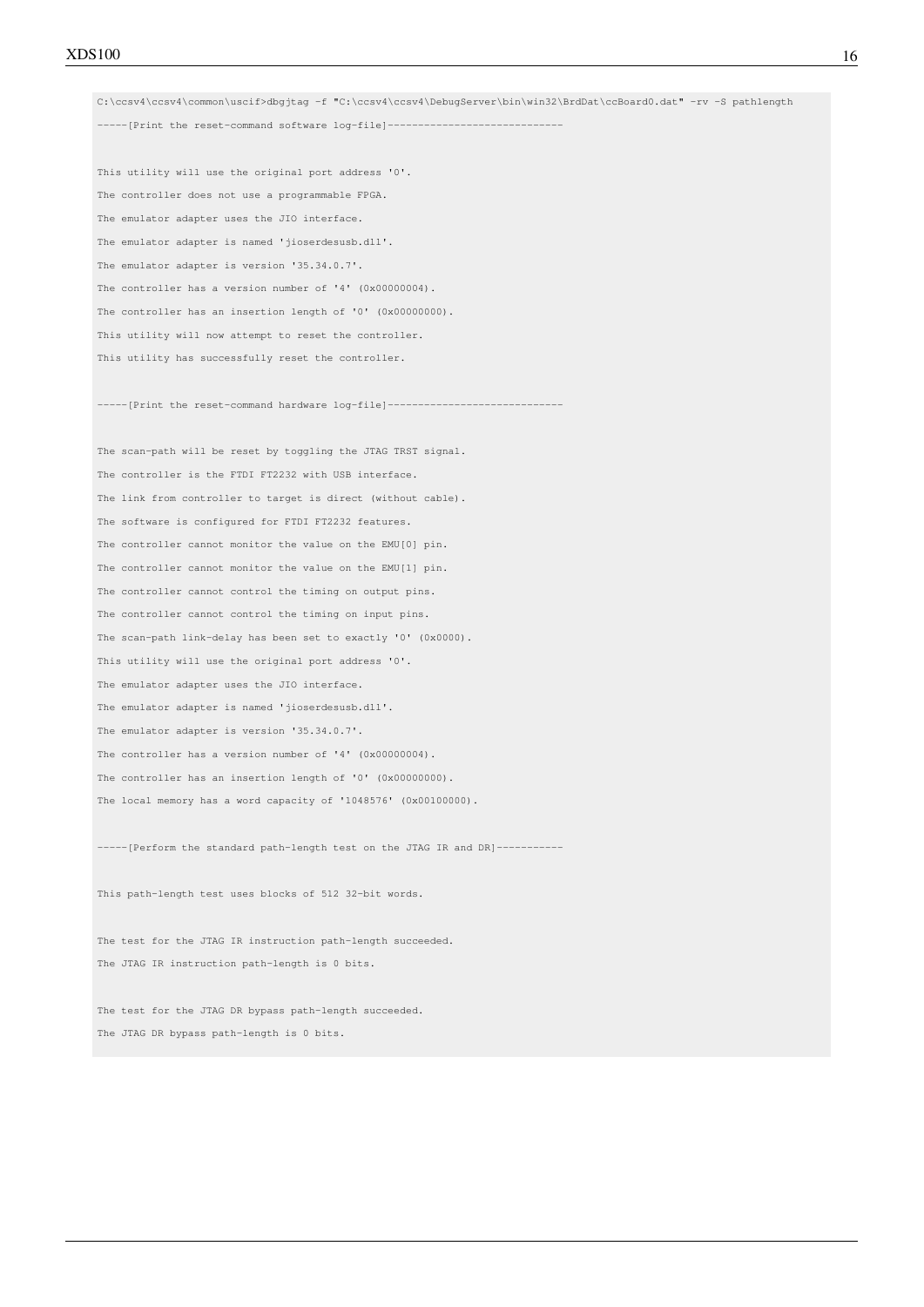### **Q: On connecting the USB, I get the error message "The file FTDIBUS.SYS on FTDI USB Drivers Disk is needed"**

- A: The USB drivers are likely missing. Please see the installation instructions above to install the software before trying to connect the XDS100.
- A: It may also be that the FTDI EEPROM is not properly progrmmed. Please contact your XDS100 vendor to have the problem corrected. You could also see the section on [Xds100#How\\_to\\_make\\_an\\_XDS100](http://processors.wiki.ti.com/index.php?title=Xds100%23How_to_make_an_XDS100) to program the EEPROM.

### **Q: I got a -150 SC\_ERR\_POD\_FAIL error, what does this mean?**

• For an XDS100, this means that Code Composer Studio is having a problem talking to the XDS100. The problem is with the communication between the adapter and the FTDI chip. Either the FTDI driver has returned an error, or the chip failed to return the expected number of bytes to Code Composer Studio. In practice, this has usually been found to be a problem with the FTDI drivers. Either the wrong drivers were installed, or there is a conflict with FTDI drivers used for another device, or a software process that hasn't completely terminated and is holding the device open. In the case where a software process hasn't terminated, it may be that Code Composer Studio may not have terminated properly. Check the Windows Task Manager that Code Composer Studio related processes are terminated prior to re-starting.

#### **Q: I got an "Error connecting to the target: Error 0x80000240/-151 Fatal Error during: Initialization, OCS" when trying to connect to the target in [Code Composer Studio v4](http://processors.wiki.ti.com/index.php?title=Code_Composer_Studio_v4)**

| Texas Instruments XDS100v1 USB Emulator_0/C28xx                                                      |  |
|------------------------------------------------------------------------------------------------------|--|
| Error connecting to the target:<br>Error 0x80000240/-151<br>Fatal Error during: Initialization, OCS, |  |
| Retry<br>Cancel                                                                                      |  |

- A: This can occur for several reasons. With XDS100 systems, this can occur because the EEPROM was not programmed properly. Please check with your XDS100 manufacturer.
- A: More details on checking your EEPROM are [XDS100#Q:\\_How\\_can\\_I\\_check\\_if\\_the\\_VID.2FPID\\_for\\_the\\_EEPROM\\_are\\_programmed\\_correctly.3F](http://processors.wiki.ti.com/index.php?title=XDS100%23Q:_How_can_I_check_if_the_VID.2FPID_for_the_EEPROM_are_programmed_correctly.3F)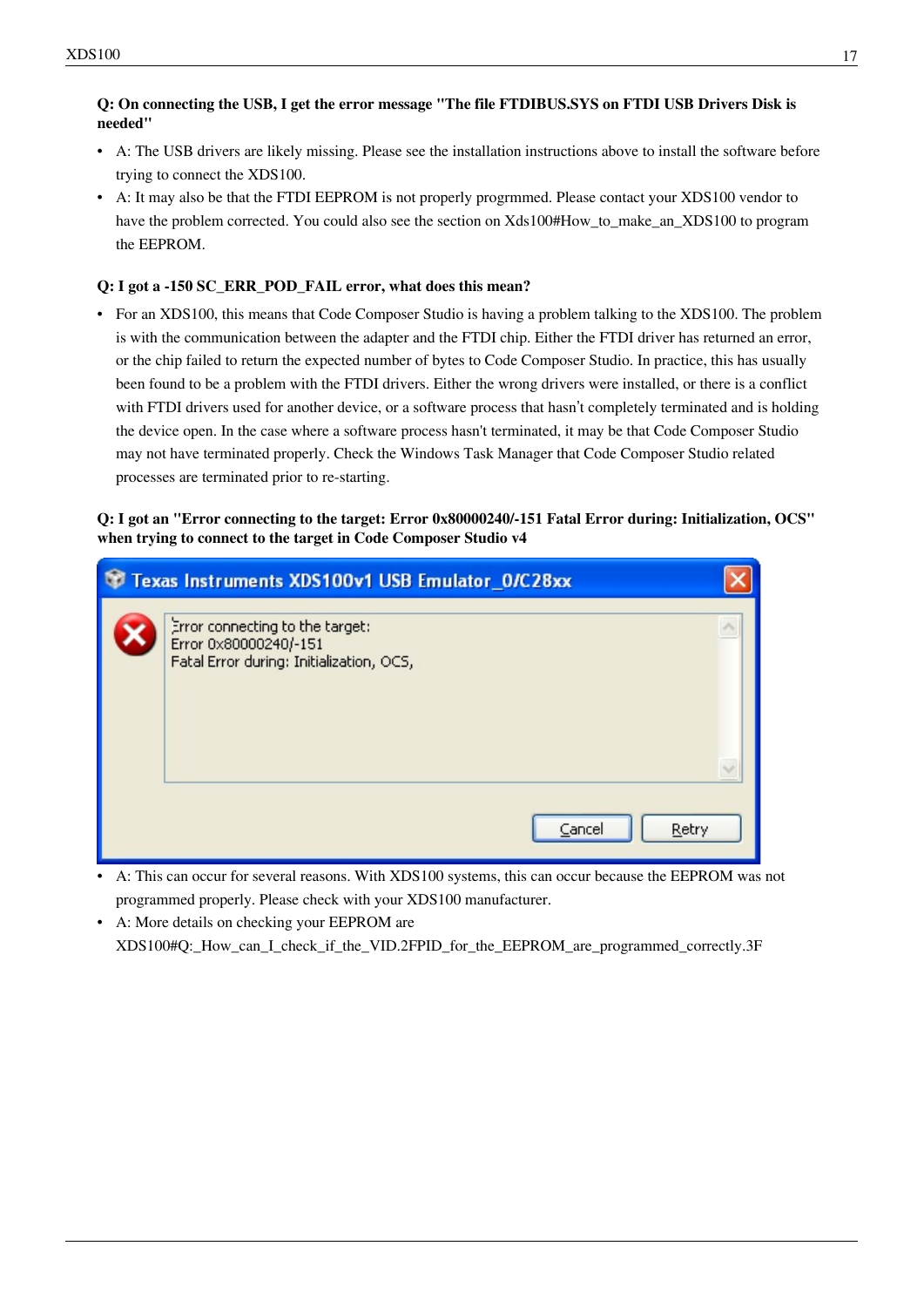**Q: I was following [Debugging JTAG Connectivity Problems](http://processors.wiki.ti.com/index.php?title=Debugging_JTAG_Connectivity_Problems) and I a -151 SC\_ERR\_POD\_OPEN error with [Dbgjtag](http://processors.wiki.ti.com/index.php?title=Dbgjtag).**



- A: This can occur for several reasons. With XDS100 systems, this can occur because the EEPROM was not programmed properly. Please check with your XDS100 manufacturer.
- A: More details on checking your EEPROM are [XDS100#Q:\\_How\\_can\\_I\\_check\\_if\\_the\\_VID.2FPID\\_for\\_the\\_EEPROM\\_are\\_programmed\\_correctly.3F](http://processors.wiki.ti.com/index.php?title=XDS100%23Q:_How_can_I_check_if_the_VID.2FPID_for_the_EEPROM_are_programmed_correctly.3F)

#### **Q: What happens when I plug a XDS100v2 in to my card but select XDS100v1 or XDS100 as the emulator?**

• A: The output from a [path length test w](http://processors.wiki.ti.com/index.php?title=Debugging_JTAG_Connectivity_Problems)ill look like it is passing, with a zero - bit path length. This is because the XDS100v2 has a loopback mode which is used in testing. When the XDS100v1 software is used, it invokes this loopback mode.

-----[Perform the standard path-length test on the JTAG IR and DR]----------- This path-length test uses blocks of 512 32-bit words. The test for the JTAG IR instruction path-length succeeded.

The JTAG IR instruction path-length is 0 bits. The test for the JTAG DR bypass path-length succeeded. The JTAG DR bypass path-length is 0 bits.

• From Code Composer Studio, the error may look like an unrecoverable emulation error:

Error connecting to the target: Error 0x00001200/-1135 Error during: OCS, Target, Unrecoverable emulation error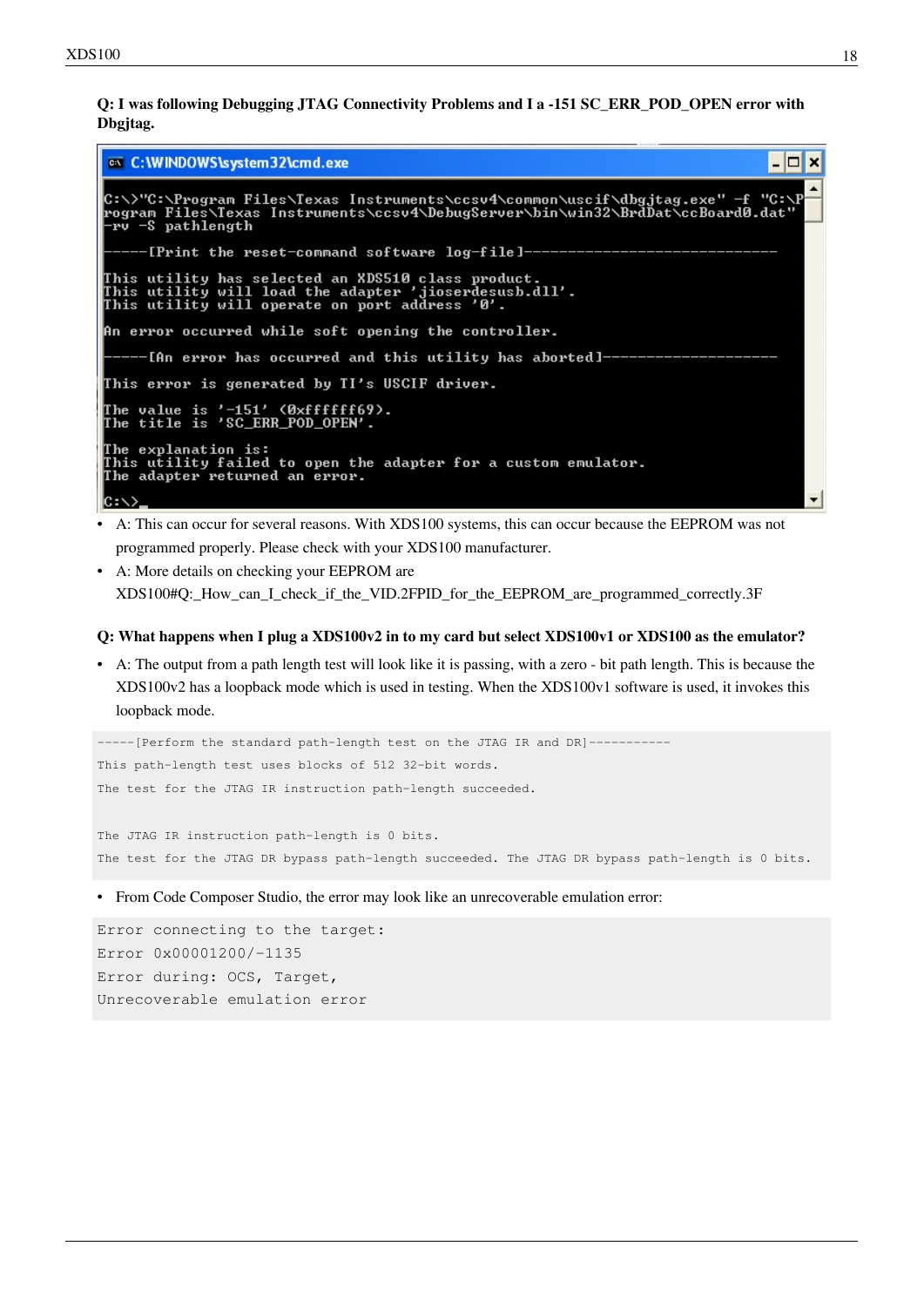#### **Q: What happens when I plug a XDS100v1 into a card but select an XDS100v2 in CCS?**

• A: The output from [path length test w](http://processors.wiki.ti.com/index.php?title=Debugging_JTAG_Connectivity_Problems)ill vary with the target device. This is because the XDS100v2 uses the pins on the communications chip different from how it was used on the XDS100v1. On some devices such as c28x, it may cause the device to enter an unexpected bootmode. For the example with a 28x core, a 3-bit path length was seen vs a 38-bit path lengh (expected). This was because a bootmode was selected.

#### **Q: I just upgraded to CCS 4.1.2 and now my XDS100 is not working. It was working before!**

- A: [Check your VID/PID value. I](http://processors.wiki.ti.com/index.php?title=XDS100%23Q:_How_can_I_check_if_the_VID.2FPID_for_the_EEPROM_are_programmed_correctly.3F)f it does not match, you need to contact your manufacturer, or get the VID/PID EEPROM programmed properly.
- A: With CCS 4.1.2 and newer, a bug was fixed so that the XDS100 software could properly connect only to a XDS100 VID/PID values. In older versions of CCS, the XDS100 software would connect to any VID/PID value causing incompatibilties with non-XDS100 FTDI based devices plugged into the same PC.

#### **Q: I was using CCS v3.3 SR12 before and upgraded to CCS 4.1.2 (or newer) and now my XDS100 is not working. It was working before!**

• [Please see previous topic](http://processors.wiki.ti.com/index.php?title=Xds100%23Q:_I_just_upgraded_to_CCS_4.1.2_and_now_my_XDS100_is_not_working._It_was_working_before.21)

# **Hardware FAQ**

#### **Q: Where can I find out about pinout of JTAG connectors?**

• A: Please check the page on [JTAG Connectors](http://processors.wiki.ti.com/index.php?title=JTAG_Connectors).

#### **Q: What if I need electrical isolation?**

• A: If you are working with a target which has high voltages, you may want to use an isolation adapter. There is an isolation adapter available here  $[37]$ 

#### **Q: What device voltages are supported by the XDS100v1?**

• A: The XDS100v1 reference design supports 1.8V and 3.3V targets. The SN74CBT3125 (U3) and SN74LVC2T45 (U5) perform the voltage buffering. The MCP6041 (IC5) and TLC393 (IC1B) are used for voltage sensing. The 74HC74(IC3A) and TLC393 (IC1A) form the power detect circuit by reaching the TVO pin.

#### **Q: I work with high voltages, where can I get an isolation adapter?**

• A: TI offers an isolation adapter (TI part #: TMDSADP1414-ISO) here  $^{[37]}$  $^{[37]}$  $^{[37]}$ .

#### **Q: Can I change the serial number on my XDS100v2?**

- A: Yes, using the FTDI MProg utility and one of the configurations in [Media:Xds100v2serial.zip](http://processors.wiki.ti.com/index.php?title=Media:Xds100v2serial.zip) so you can change the serial number of an XDS100v2 product if desired.
- **NOTE: Support for MProg is being deprecated in favor of FT\_Prog (also available on the same site). If you are having issue with MProg, try FT\_Prog**
- If you plan to use 1 or more XDS100v2 emulators in CCSv4 simultaneously then each XDS100v2 must have a unique serial number.
- For ease of use Spectrum Digital generally programs the XDS100v2 with a fixed serial number as this is the most common use case and is consistent with other low cost Spectrum Digital products.

#### Steps:

- 1) Launch MProg.
- 2) Load the desired configuration.

For Fixed Serial Number: File->Open SDXDS100v2\_FIXED.EPT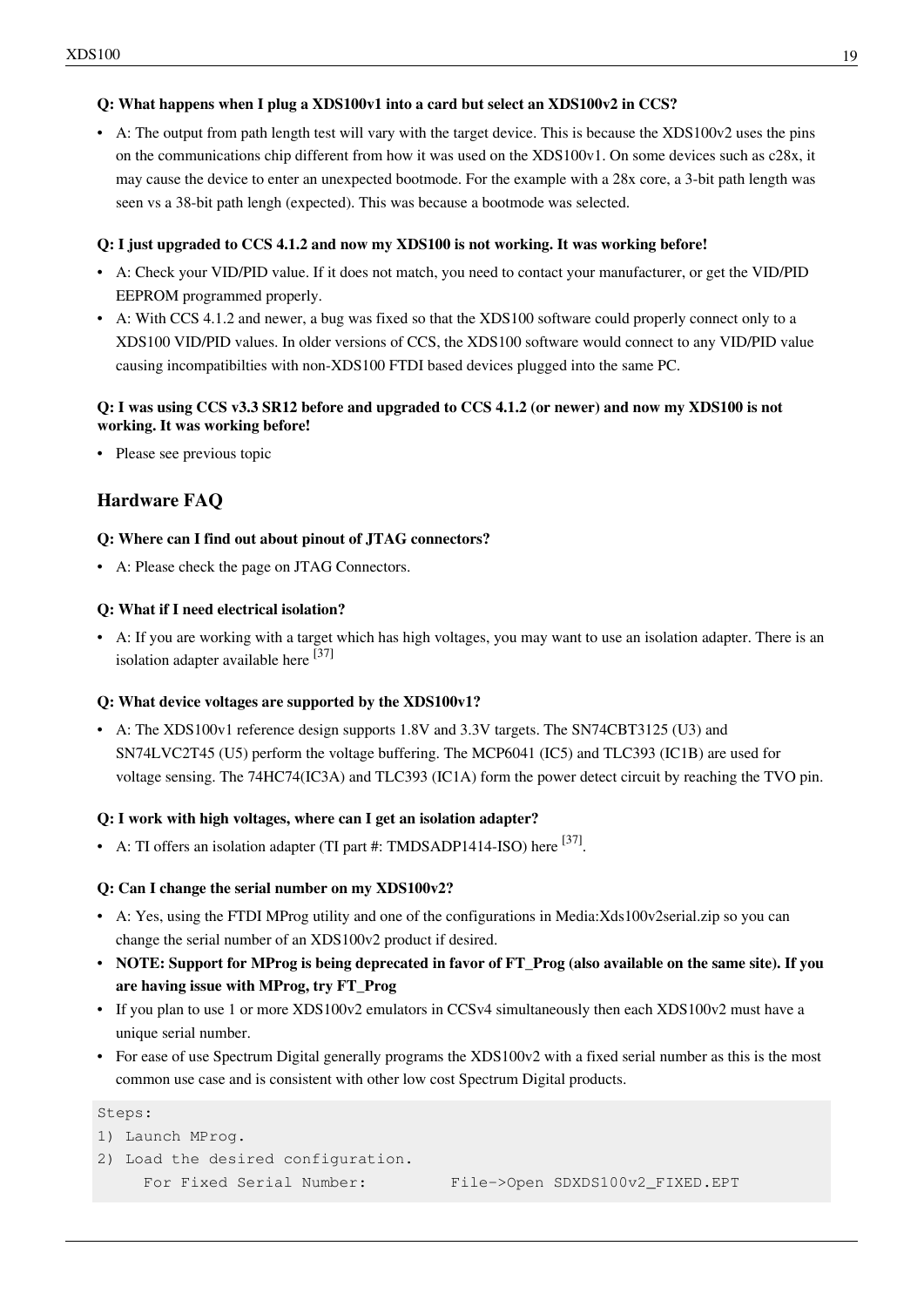```
 For Autogenerated Serial Number: File->Open SDXDS100v2.EPT
3) Enable programming of pre-programmed devices if needed.
        File->Edit and uncheck "Only Program Blank Devices"
4) Program the ROM
       Device->Program
```
#### **Q: What frequencies are supported by XDS100v2? Can I change it?**

• A: The default frequency is 1Mhz. Other frequencies can be selected, but they are not supported.

#### **Q: On XDS100v1 design, what does the OE signal do? (pin 12 of FTDI)**

• A: On the XDS100v1 design, this OE signal on pin 12 of the FTDI chip comes from the ICA3A device (74HC74, flip flop). The ICA3A/IC1A section of the circuit samples the TVD signal to detect whether there is target power. This signal is read by the debugger via the GPIO on the FTDI. This signal has an opposite signal /OE which goes to U3. U3 provides a buffer which performs the voltage translation.

#### **Q: How can I check if the VID/PID for the EEPROM are programmed correctly?**

• A: You can find the VID/PID in windows by using the windows device manager and selecting details. You can also use the FTDI utilities such as MPROG or FT\_Prog. When using MPROG or FT\_Prog, you need to scan devices to read the ID.

**IMPORTANT!** This is not applicable for BeagleBone Rev A5 and greater (which uses a XDS100). Check this FAQ  $[38]$  entry.

|                                                                                                                                                                                                                                                                                                                                                             | <b>USB Serial Co</b>            |
|-------------------------------------------------------------------------------------------------------------------------------------------------------------------------------------------------------------------------------------------------------------------------------------------------------------------------------------------------------------|---------------------------------|
|                                                                                                                                                                                                                                                                                                                                                             | General Adva                    |
|                                                                                                                                                                                                                                                                                                                                                             | <b>USB</b>                      |
| Device Manager                                                                                                                                                                                                                                                                                                                                              | Device Insta                    |
| <b>Action</b><br>View Help<br>File                                                                                                                                                                                                                                                                                                                          | US <sup>&amp;WID_C</sup>        |
| 图 白色 【图 图 文 页 题                                                                                                                                                                                                                                                                                                                                             |                                 |
| ⊟- ही Universal Serial Bus controllers<br>Intel(R) 82801EB USB Universal Host Controller - 24D2<br>Intel(R) 82801EB USB Universal Host Controller - 24D4<br>Intel(R) 82801EB USB Universal Host Controller - 24DE<br>Intel(R) 82801EB USB2 Enhanced Host Controller - 24DD<br>et USB Composite Device<br>မွေး USB Root Hub<br>⊕USBRootHub<br>∉ USB Root Hub | Incorre<br>$VID = 0$<br>$PID=6$ |
| <b>⇔</b> USBRoot Hub<br>< USB Serial Converter A<br>Not properly installed (VID and/or PID wrong or missing)<br><b>C</b> USB Serial Converter B                                                                                                                                                                                                             |                                 |
|                                                                                                                                                                                                                                                                                                                                                             |                                 |

- Expected XDS100 VID/PID should be as described in the sections [how to make an XDS100](http://processors.wiki.ti.com/index.php?title=XDS100%23How_to_make_an_XDS100_.2F_How_to_build_an_XDS100_hardware_emulator)
- A: If your hardware VID/PID does not match what is described in [How to make an XDS100,](http://processors.wiki.ti.com/index.php?title=XDS100%23How_to_make_an_XDS100_.2F_How_to_build_an_XDS100_hardware_emulator) please contact your hardware manufacturer.

**Note:**It is possible to reprogram the EEPROM using MPROG or FT\_Prog and the .ept file. The .ept file depends on the type of device you have. If you have a *FT2232C* device download the following [FT2232C EPT file](http://processors.wiki.ti.com/index.php?title=Media:XDS100_wUART.zip). If you have a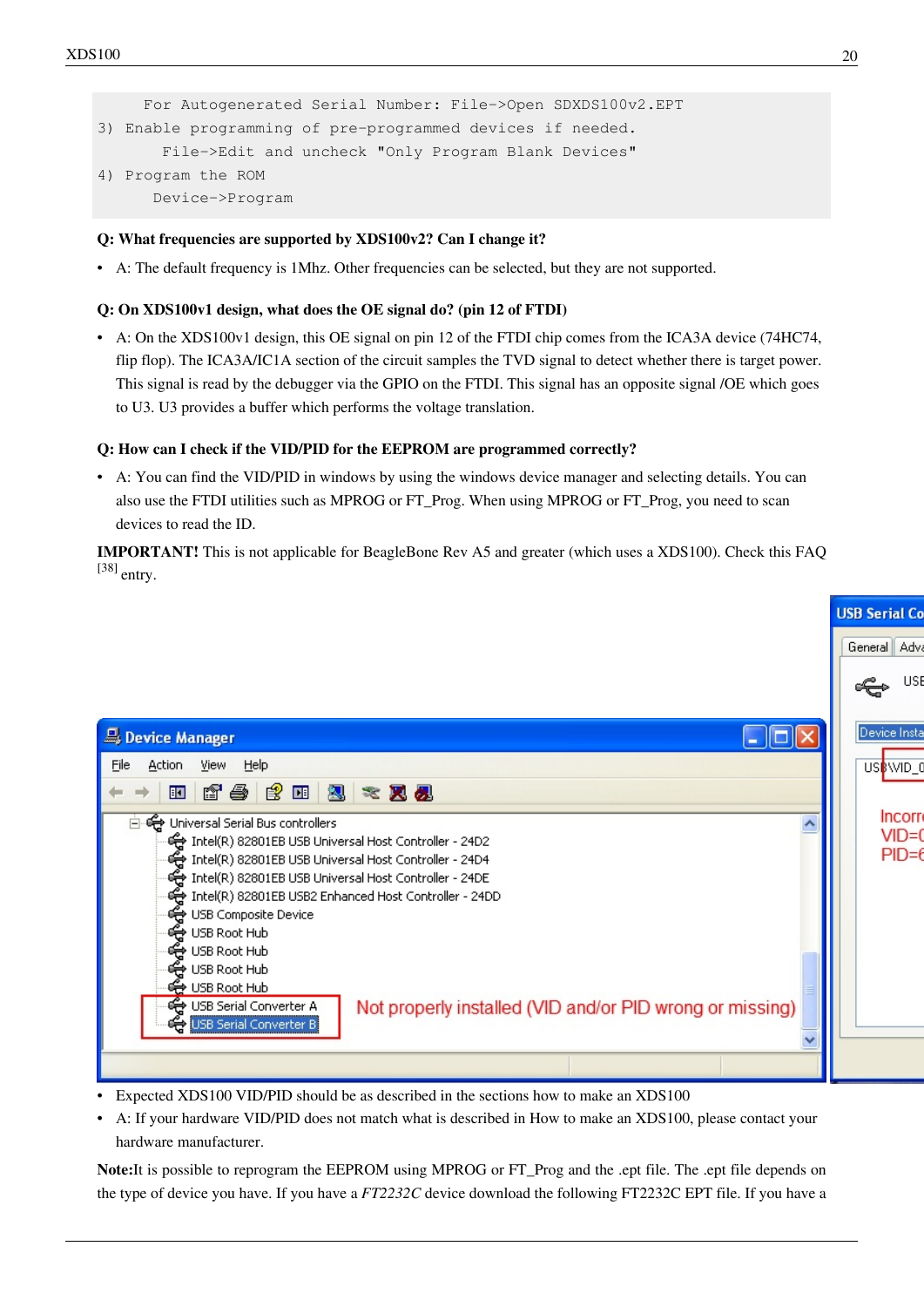*FT2232H* device download the following [FT2232H EPT file.](http://processors.wiki.ti.com/index.php?title=Media:XDS100_wUART_FT2232H.zip) Refer to the instructions in the [How to make an](http://processors.wiki.ti.com/index.php?title=XDS100%23How_to_make_an_XDS100_.2F_How_to_build_an_XDS100_hardware_emulator) [XDS100 section](http://processors.wiki.ti.com/index.php?title=XDS100%23How_to_make_an_XDS100_.2F_How_to_build_an_XDS100_hardware_emulator)

• A: For some 28x based cards, a similar problem may [occur](http://processors.wiki.ti.com/index.php?title=XDS100%23Q:_Windows_is_recognizing_the_XDS100_as_.22Dual_RS232_USB_Serial_Bridge.22_instead_of_the_TI_XDS100_JTAG_emulator.)

#### **Q: How do I reprogram the VID/PID EEPROM if it has not been programmed correctly?**

- A If your VID/PID EEPROM has been programmed incorrectly, or not programmed at all, you can reprogram it with these simple steps
- 1. Download and Install MPROG from FDTI. You can get MPROG 3.5 from here <sup>[\[39\]](http://www.ftdichip.com/Support/Utilities/MProg3.5.zip)</sup>
- 2. Download and extract the ept file from [here](http://processors.wiki.ti.com/index.php?title=Media:XDS100_wUART.zip)
- 3. Connect your XDS100 to the PC via the USB Cable
- 4. Execute MProg.exe from within the directory structure where you installed MPROG. You should see a screen like the one pictured below.
- 5. Select File->Open, and select the XDS100\_wUART.ept file you extracted
- 6. Select Device->Scan to verify that it will talk to your XDS100
- 7. Select Device->Erase to erase the existing programming
- 8. Select Device->Program to program the correct settings
- 9. Close MPROG

| MProg - Multi Device EEPROM Programmer V 3.5                                              |                                                                                                                 |                           |
|-------------------------------------------------------------------------------------------|-----------------------------------------------------------------------------------------------------------------|---------------------------|
| Device Tools Help<br>Eile                                                                 |                                                                                                                 |                           |
| $\rightarrow$                                                                             | $\overline{\mathbf{?}}$<br>$\bullet$<br>嗜                                                                       | 懂                         |
| <b>Basic Details</b><br>None.<br>Device Type<br>FTDI Default<br>USB VID / PID             | <b>USB Power Options</b><br>Max Bus Power<br><b><i>C</i></b> Bus Powered<br>100<br>milli Amps<br>C Self Powered | FT2232C/D Options FT232 1 |
| 6001<br>0403 Product ID<br>Vendor ID                                                      | <b>USB Serial Number Control</b><br>Serial Number Prefix (2 digits) FT<br><b>T</b> Use Fixed Serial Number      |                           |
| BM / C Device Specific Options<br>USB Version Number USB 2.0<br>Disable USB Serial Number | Fixed Serial Number (8 digits)<br>00000001                                                                      |                           |
| Pull Down IO Pins in USB Suspend                                                          | USB Remote Wake Up<br>Enable USB Remote Wake Up                                                                 |                           |
| Product and Manufacturer Descriptor Strings<br>Manufacturer<br>Product Description        |                                                                                                                 |                           |
| FTDI<br>USB <- > Serial cable                                                             |                                                                                                                 |                           |
| Programming Options<br>Only Program Blank Devices                                         |                                                                                                                 |                           |
|                                                                                           |                                                                                                                 |                           |
|                                                                                           |                                                                                                                 |                           |
|                                                                                           |                                                                                                                 |                           |
|                                                                                           |                                                                                                                 |                           |

You should now be able to follow the directions [Here t](http://processors.wiki.ti.com/index.php?title=XDS100%23Q:_How_can_I_check_if_the_VID.2FPID_for_the_EEPROM_are_programmed_correctly.3F)o verify that it has been programmed correctly. If it has, you should now be able to use your XDS100 with CCS.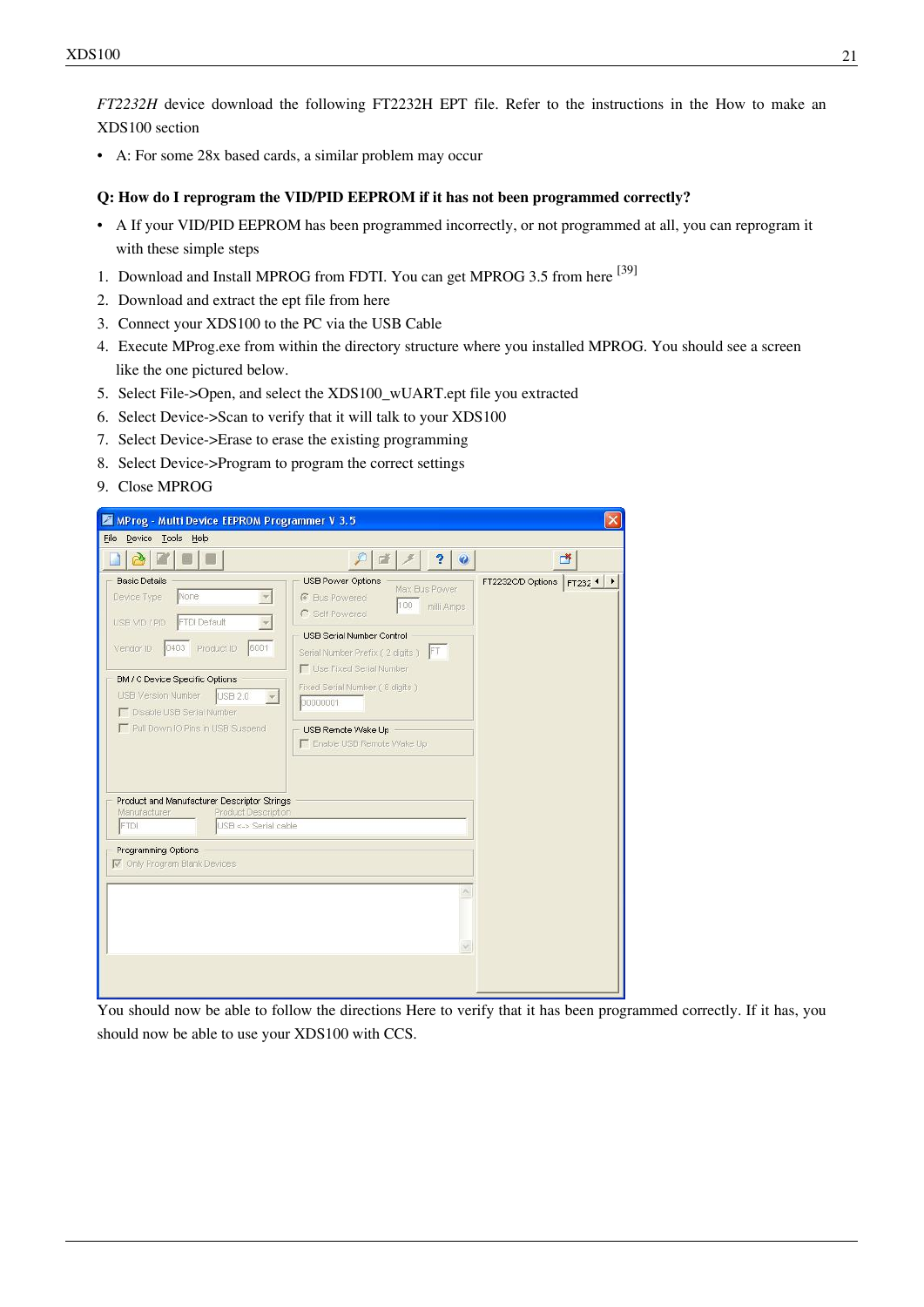#### **Q: Does the XDS100v2 latch data on the rising or falling edge?**

• A: Falling edge.

#### **Q: How do I tell what the CPLD version is on my XDS100v2?**

• A: Please contact your manufacturer. They may be able to tell from the manufacturing ID. There is no ID in the cpld code, so it cannot be determined by software.

#### **Q: How can I update the CPLD on my XDS100v2?**

- A: If your manufacturer built the XDS100v2 according to the reference design, you will be able to upgrade the XDS100v2 CPLD via SW. If your manufacturer did not follow the XDS100v2 reference design, please contact your manufacturer directly.
- As of 4/28/2010, an enhancment to improve reliability with devices which require [Adaptive Clocking \(](http://processors.wiki.ti.com/index.php?title=Adaptive_Clocking)ex: ARM9) is included with the updated CPLD. The specific items implemented in this CPLD update are:
- 1. TCK loopback when a power loss is detected
- 2. Fixed definitions of certain signals from "inout" to "output" (EMUs and TMS). T\_SRST remains "inout".
- For XDS100v2 designs which have followed the TI reference design, the CPLD can be re-programmed through the USB by using the utility here  $[40]$ . Usage instructions are included in the installation.
- Blackhawk has placed XDS100v1/v2 updates here [\[41\]](http://www.blackhawk-dsp.com/support/xds100/) . *This includes the CPLD update as well as instructions for updating a Blackhawk v1 USB100 device to v2.*
- Please note that this CPLD update is designed for use with CCS v4.1.1 and newer.

#### **Q: How do I perform a system reset (SRST) using the XDS100v3?**

A: There is an issue in the FPGA VHDL released in the XDS100v3 Design Kit v1.0 on 1 June 2011 which inadvertently disables this feature. It will be corrected in the next XDS100v3 Design Kit update.

# **Older Versions**

XDS100 v1.0 RTM SW <sup>[\[42\]](https://www-a.ti.com/apps/advisor/xt_download.asp?sku=XDS100&download_file=XDS100_RTM_Release.exe)</sup>: It is recommended that users upgrade to the latest versions of the XDS100 SW. Please check the Software section above. Do NOT install this if you are using CCS v3.3 SR12 or newer, a CCS which came with your C2000 Control Stick, or CCSv4.

essay writing [\[43\]](http://custom-essay.ws/index.php)

## **References**

- [1] [http://processors.wiki.ti.com/index.php/Category:Code\\_Composer\\_Studio\\_v5](http://processors.wiki.ti.com/index.php/Category:Code_Composer_Studio_v5)
- [2] [http://www.ti-estore.com/Merchant2/merchant.mvc?Screen=PROD&Product\\_Code=TMDSCCS2000-1](http://www.ti-estore.com/Merchant2/merchant.mvc?Screen=PROD&Product_Code=TMDSCCS2000-1)
- [3] [http://software-dl.ti.com/dsps/dsps\\_registered\\_sw/sdo\\_ccstudio/CCSv3/Drivers/XDS100\\_v1\\_1\\_RTM.exe](http://software-dl.ti.com/dsps/dsps_registered_sw/sdo_ccstudio/CCSv3/Drivers/XDS100_v1_1_RTM.exe)
- [4] <http://www.blackhawk-dsp.com/support/xds100>
- [5] [http://www.spectrumdigital.com/product\\_info.php?&products\\_id=251](http://www.spectrumdigital.com/product_info.php?&products_id=251)
- [6] [http://ashling.com/index.php?option=com\\_content&task=view&id=332](http://ashling.com/index.php?option=com_content&task=view&id=332)
- [7] [http://ashling.com/index.php?option=com\\_content&task=view&id=129&Itemid=375](http://ashling.com/index.php?option=com_content&task=view&id=129&Itemid=375)
- [8] <http://www.blackhawk-dsp.com/products/USB100.aspx>
- [9] <http://www.timll.com/chinese/product/XDS100.asp>
- [10] [http://www.spectrumdigital.com/product\\_info.php?cPath=22&products\\_id=230](http://www.spectrumdigital.com/product_info.php?cPath=22&products_id=230)
- [11] [http://focus.ti.com/docs/toolsw/folders/print/xds100.html?DCMP=dsp\\_ccs\\_v4&HQS=Other+OT+xds100](http://focus.ti.com/docs/toolsw/folders/print/xds100.html?DCMP=dsp_ccs_v4&HQS=Other+OT+xds100)
- [12] <http://www.blackhawk-dsp.com/products/usb100.aspx>
- [13] <http://www.olimex.com/dev/tms320-jtag-usb.html>
- [14] <http://www.realtimedsp.com.cn/product/detail.asp?ID=271>
- [15] <http://www.seeddsp.com/news/details.php?id=564>
- [16] <http://www.seeddsp.com/pop/28027/28027.html>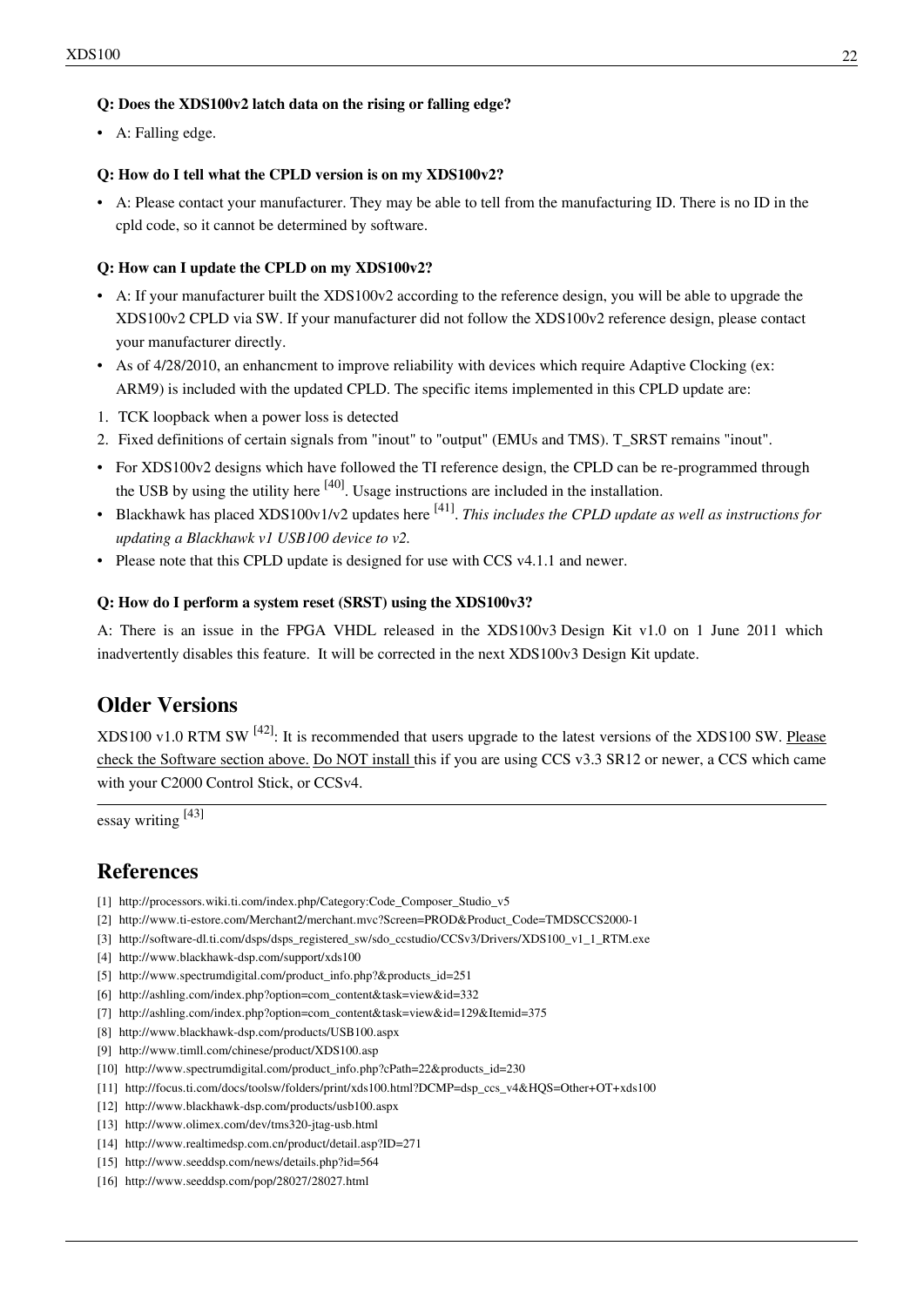- [17] <http://focus.ti.com/docs/toolsw/folders/print/tmdx28027usb.html>
- [18] <http://focus.ti.com/docs/toolsw/folders/print/tmdxdock28027.html>
- [19] [http://focus.ti.com/docs/toolsw/folders/print/tmdx5505ezdsp.html?DCMP=DSP\\_c5505usbstick&HQS=Other+OT+](http://focus.ti.com/docs/toolsw/folders/print/tmdx5505ezdsp.html?DCMP=DSP_c5505usbstick&HQS=Other+OT+c5505ezdsp-prprod) [c5505ezdsp-prprod](http://focus.ti.com/docs/toolsw/folders/print/tmdx5505ezdsp.html?DCMP=DSP_c5505usbstick&HQS=Other+OT+c5505ezdsp-prprod)
- [20] [http://www.embedtools.com/pro\\_kaifa/dsp/XDS100.asp](http://www.embedtools.com/pro_kaifa/dsp/XDS100.asp)
- [21] <http://bilkon-kontrol.com.tr/index.php?/eng/Products/Embedded-Systems/XDS100>
- [22] <http://www.pantechsolutions.net/UltraLowcostEmulator.html>
- [23] [http://www.lierda.com/product\\_show/id/75/display.html](http://www.lierda.com/product_show/id/75/display.html)
- [24] [http://software-dl.ti.com/dsps/dsps\\_registered\\_sw/sdo\\_ccstudio/XDS/xds100v3\\_v2.0.zip](http://software-dl.ti.com/dsps/dsps_registered_sw/sdo_ccstudio/XDS/xds100v3_v2.0.zip)
- [25] <http://www.ftdichip.com/Resources/Utilities.htm#MProg>
- [26] [http://software-dl.ti.com/dsps/dsps\\_registered\\_sw/sdo\\_ccstudio/XDS/XDS100v2Schematic\(rev2\)-Setup.zip](http://software-dl.ti.com/dsps/dsps_registered_sw/sdo_ccstudio/XDS/XDS100v2Schematic(rev2)-Setup.zip)
- [27] <http://e2e.ti.com/forums/p/7493/30331.aspx#30331>
- [28] [http://software-dl.ti.com/dsps/dsps\\_registered\\_sw/sdo\\_ccstudio/CCSv3/Drivers/setup\\_xds100\\_v1\\_0\\_schematic.exe](http://software-dl.ti.com/dsps/dsps_registered_sw/sdo_ccstudio/CCSv3/Drivers/setup_xds100_v1_0_schematic.exe)
- [29] [http://focus.ti.com/mcu/docs/mcuprodmsptoolsw.tsp?sectionId=95&tabId=1222&familyId=916&toolTypeId=1&](http://focus.ti.com/mcu/docs/mcuprodmsptoolsw.tsp?sectionId=95&tabId=1222&familyId=916&toolTypeId=1&DCMP=C2000_F28x&HQS=Other+OT+c2000tools)

[DCMP=C2000\\_F28x&HQS=Other+OT+c2000tools](http://focus.ti.com/mcu/docs/mcuprodmsptoolsw.tsp?sectionId=95&tabId=1222&familyId=916&toolTypeId=1&DCMP=C2000_F28x&HQS=Other+OT+c2000tools)

- [30] [http://e2e.ti.com/support/microcontrollers/tms320c2000\\_32-bit\\_real-time\\_mcus/f/172/t/21086.aspx](http://e2e.ti.com/support/microcontrollers/tms320c2000_32-bit_real-time_mcus/f/172/t/21086.aspx)
- [31] <http://focus.ti.com/dsp/docs/dspfindtoolswbytooltype.tsp?sectionId=3&tabId=2093&toolTypeId=12&familyId=44>
- [32] <http://focus.ti.com/dsp/docs/thirdparty/catalog/devtoolsproductfolder.tsp?actionPerformed=productFolder&productId=2621>
- [33] <http://focus.ti.com/dsp/docs/thirdparty/catalog/devtoolsproductfolder.tsp?actionPerformed=productFolder&productId=3158>
- [34] <http://focus.ti.com/docs/toolsw/folders/print/xds560.html>
- [35] <http://focus.ti.com/docs/toolsw/folders/print/xds510.html>
- [36] [http://software-dl.ti.com/dsps/dsps\\_public\\_sw/sdo\\_ccstudio/CCSv4/Demos/xds100installinxp.htm](http://software-dl.ti.com/dsps/dsps_public_sw/sdo_ccstudio/CCSv4/Demos/xds100installinxp.htm)
- [37] <http://focus.ti.com/docs/toolsw/folders/print/tmdsadp.html>
- [38] [http://processors.wiki.ti.com/index.php/FAQ\\_-\\_CCSv5#Q:\\_I\\_can.27t\\_connect\\_to\\_my\\_BeagleBone\\_in\\_CCSv5.\\_What\\_is\\_happening.](http://processors.wiki.ti.com/index.php/FAQ_-_CCSv5#Q:_I_can.27t_connect_to_my_BeagleBone_in_CCSv5._What_is_happening.3F) [3F](http://processors.wiki.ti.com/index.php/FAQ_-_CCSv5#Q:_I_can.27t_connect_to_my_BeagleBone_in_CCSv5._What_is_happening.3F)
- [39] <http://www.ftdichip.com/Support/Utilities/MProg3.5.zip>
- [40] <http://support.spectrumdigital.com/ccs40/xds100v2/>
- [41] <http://www.blackhawk-dsp.com/support/xds100/>
- [42] [https://www-a.ti.com/apps/advisor/xt\\_download.asp?sku=XDS100&download\\_file=XDS100\\_RTM\\_Release.exe](https://www-a.ti.com/apps/advisor/xt_download.asp?sku=XDS100&download_file=XDS100_RTM_Release.exe)
- [43] <http://custom-essay.ws/index.php>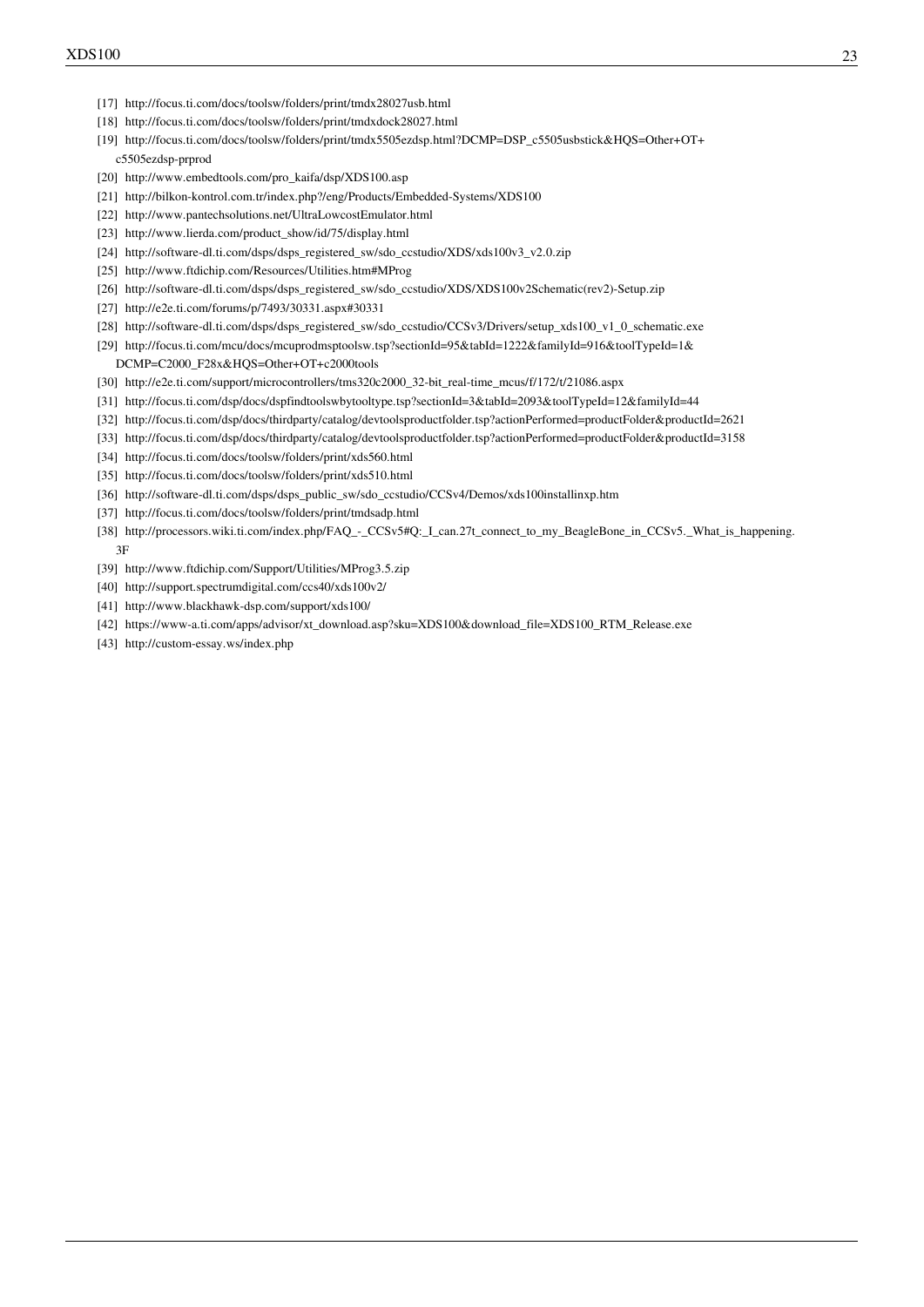# **Article Sources and Contributors**

**XDS100** *Source*: http://processors.wiki.ti.com/index.php?oldid=131720 *Contributors*: A0272436, A0741207, Aarti Goyle, Anveshg, Aseely, Ashling, BradGriffis, D shail, DanRinkes, Ferrari, Icalzada, JNannes, Jeraldinesewell, Jlhunter, Joebahar, John, KsLee, Lheustess, Mariana, Piternoize, Rsjsouza, SDIDAN, Shailesh, Steve, Tonycoomes, Y595906642

# **Image Sources, Licenses and Contributors**

**Image:Xds100onxp-sysdevices.jpg** *Source*: http://processors.wiki.ti.com/index.php?title=File:Xds100onxp-sysdevices.jpg *License*: unknown *Contributors*: Steve **Image:Xds100v2 adaptiveb.jpg** *Source*: http://processors.wiki.ti.com/index.php?title=File:Xds100v2\_adaptiveb.jpg *License*: unknown *Contributors*: Steve **Image:Xds100v2 dm365 timeout.jpg** *Source*: http://processors.wiki.ti.com/index.php?title=File:Xds100v2\_dm365\_timeout.jpg *License*: unknown *Contributors*: Steve **Image:CCSV4xds100license.jpg** *Source*: http://processors.wiki.ti.com/index.php?title=File:CCSV4xds100license.jpg *License*: unknown *Contributors*: Steve **Image:Xds100v1poderror.jpg** *Source*: http://processors.wiki.ti.com/index.php?title=File:Xds100v1poderror.jpg *License*: unknown *Contributors*: Steve **Image:Xds100v1nopiddbgjtagpodfail.jpg** *Source*: http://processors.wiki.ti.com/index.php?title=File:Xds100v1nopiddbgjtagpodfail.jpg *License*: unknown *Contributors*: Steve **Image:Xd100damagedvidpid.jpg** *Source*: http://processors.wiki.ti.com/index.php?title=File:Xd100damagedvidpid.jpg *License*: unknown *Contributors*: Steve **Image:Xds100findvidpiddevmgr.jpg** *Source*: http://processors.wiki.ti.com/index.php?title=File:Xds100findvidpiddevmgr.jpg *License*: unknown *Contributors*: Steve **Image:MPROG\_3.5.jpg** *Source*: http://processors.wiki.ti.com/index.php?title=File:MPROG\_3.5.jpg *License*: unknown *Contributors*: DanRinkes

# **License**

THE WORK (AS DEFINED BELOW) IS PROVIDED UNDER THE TERMS OF THIS CREATIVE COMMONS PUBLICENSE OCCULT ON CONTROVER IN THE WORK IS PROTECTED BY COPYRIGHT AND/OR OTHER<br>APPLICABLE LAW. ANY USE OF THE WORK PROVIDED HERE, YOU ACCE

#### **License**

#### **1. Definitions**

- 
- 
- 
- 
- 
- Andreas a seck based pon the Work or appoint to Work and other pre-cisting agreement and the measurement of measurement of measurement of measurement of the section of a strength of the section of the section of the sectio
- 
- 

...<br>ded to reduce, limit, or restrict any uses free from copyright or rights arising from limitations or exceptions that are provided for in connection with the copyright protection under copyright law or othe Nothing in this Licen<br>applicable laws.

#### **3. License Grant**

d conditions of this License. Licensor bereby grants You a worldwide, royalty-free, non-exclusive, pernetual (for the duration of the applicable convright) license to exercise the rights in the Work as stated belo

- a. to Reproduce the Work, to incorporate the Work into one or more Collections, and to Reproduce the Work as incorporated in the Collections; conserved and Reproduce Adaptations provided that any such Adaptation, including
- -
	-
	-

i. Non-waivable Computsory Licenses Rehenses In those jurisdictions in which the right to collect royalites through any statutory or compulsory licensing scheme cannot be waived, the Licensor reserves the exclusive right t

**4. Restrictions**<br>The license granted in Section 3 above is expressly made subject to and limited by the following restrictions: The license granted in Section 3 above is expressly made subject to and limited by the following restrictions:

- 
- A rea my Distribute or Pholicy betform in Work only under the terms of this Licens. You may include a copy of a full contribute per states in the contribute of the contribute of the contribute of the controlling terms of t
- 
-